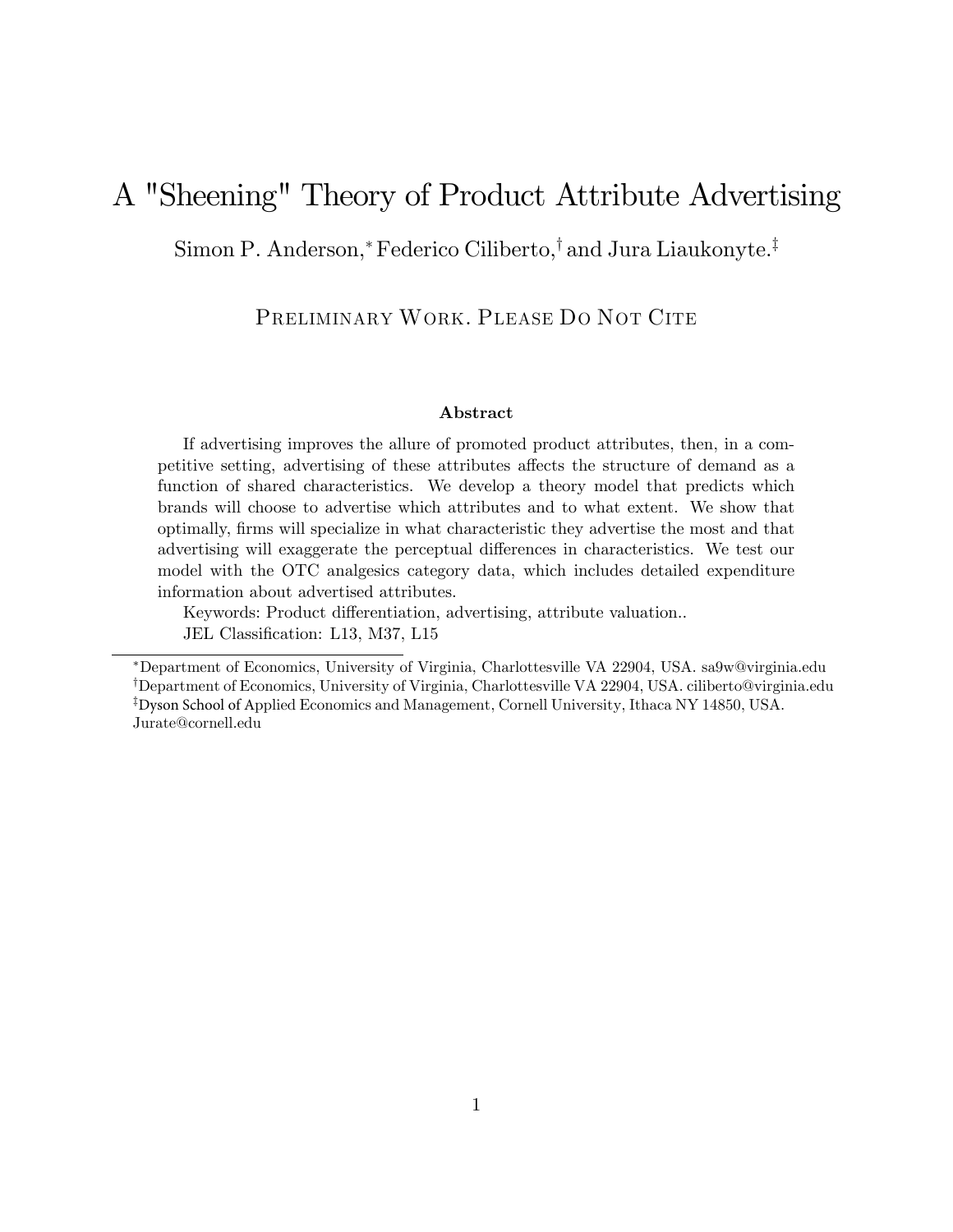## 1 Introduction

We reconsider the economics of product differentiation by looking at how advertising of characteristics in a competitive setting affects the structure of demand as a function of shared characteristics of products. The theory determines which brands advertise which characteristics of their products, and to what extent.

The starting point is the idea that advertisements emphasize certain properties of products, and that brands choose which attributes to emphasize. Such advertising entails spillovers between brands. While this effect is often mentioned in casual discussion of advertising, it has not been formally modeled.

We suppose that products can be described by vectors of characteristics that they embody, and that advertising improves the allure of particular characteristics.<sup>1</sup> Then advertising has positive and negative spillovers. It has positive benefits to the extent that other brands with similar characteristics to those being advertised will see an increase in demand. An ad that makes consumers thirst for low-calorie beer may help all low calorie ales, and not just the one paying for the advertisement. But an ad will tend to steal business from products in the same broad class that are less similar, i.e., have fewer common characteristics. Advertising will also alter equilibrium prices: this must also be factored into the advertising choice.

To say more about the relations between brands and advertising, we need to put more structure on the profit function. To illustrate the analysis, we first describe the equilibrium configuration in terms of a logit approach. This has the advantage that it is readily related to much work on differentiated product demand systems in the structural empirical literature. We then extend to a more general demand system (still rooted in the discrete choice approach to product differentiation) where we emphasize the substitutability patterns between pairs of products through their diversion ratios.

Apart from some recent papers on disclosure games, described below, the economics literature has scarcely addressed the choice of ad content (Bagwell, 2007, delivers an excellent survey on the Economics of Advertising). The literature on informative advertising (see Shapiro 1980 for the monopoly case and Butters, 1977, for a competitive analysis) has been

 $1$ One benefit to emphasizing the characteristics embodied in goods is to revisit the characteristics models associated with Lancaster  $(1966)$  from a different angle.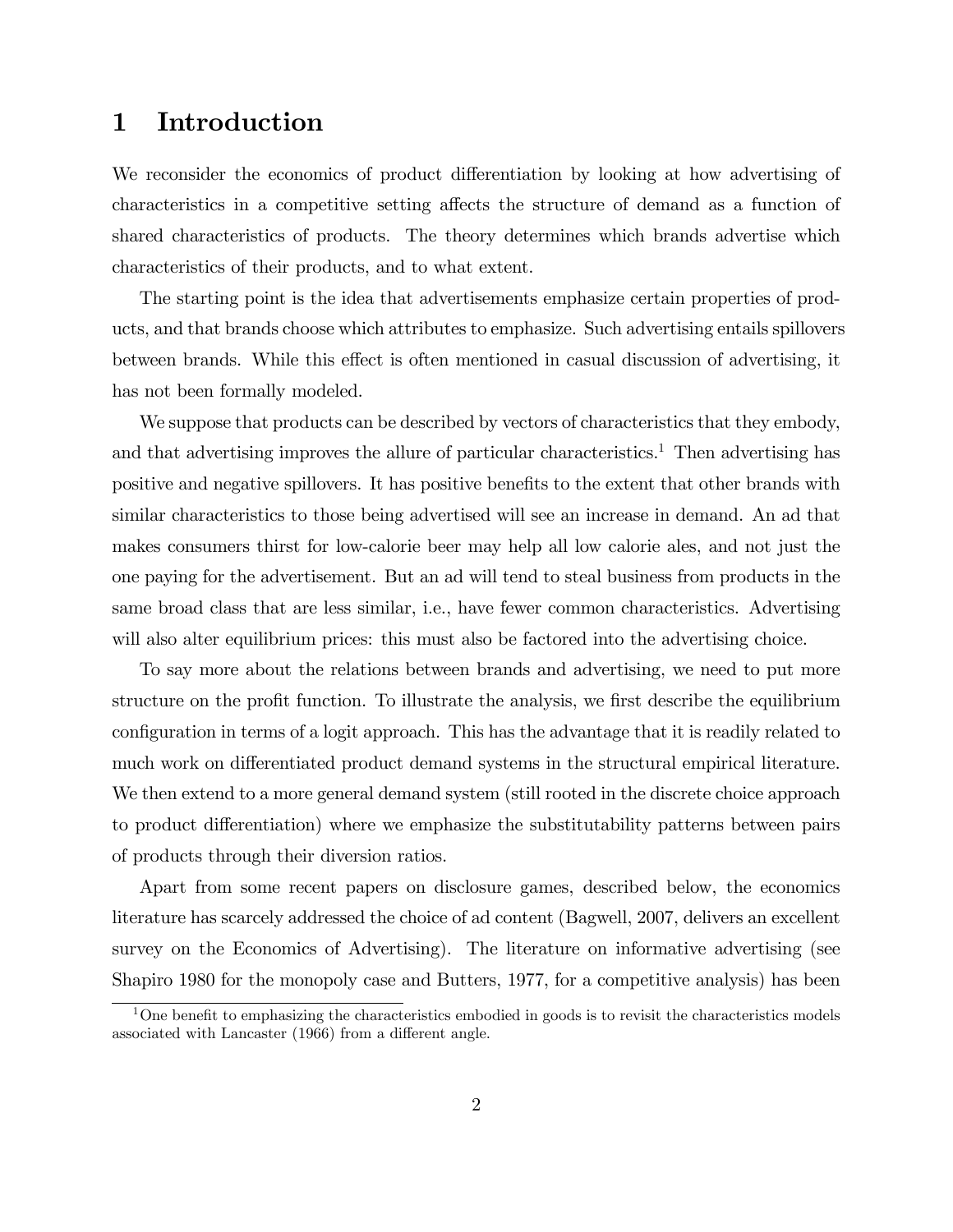mostly concerned with advertising "reach" (the number of consumers seeing the ad), and whether or not this is socially insufficient. Because it is typically assumed that products are homogeneous, the ad needs to communicate is the product price and where the consumer can buy it.<sup>2</sup>

Konishi and Sandfort (2002) describe the role of price assurance in ads when consumers face search costs in buying. Bar-Isaac et al. (2010) and Kuksov and Villas-Boas (2010) allow the consumer to buy in ignorance and save the cost of learning about attributes. The persuasion game literature (Milgrom, 1981 and Grossman, 1981) shows that all brand types reveal their true quality (quality unraveling) or else they are taken as the worst possible quality. Information is also conveyed by quality signaling. Signaling models of advertising allow consumer inference of high product quality from observing high enough advertising spending, although the ad need not convey any direct information about the product (see Nelson 1970, 1974, Kihlstrom and Riordan 1984, and Milgrom and Roberts 1986b).

The recent literature on disclosure games has mainly focussed on monopoly. Sun (2010) analyzes horizontal product information quality disclosure. Mayzlin and Shin (2011) analyze two quality attributes and a limited communication technology. Koessler and Renault (2011) analyze the general monopoly case. Guo and Zhao  $(2009)$  address duopolists' incentives to reveal quality information, assuming that each is ignorant of the other's quality; Board  $(2009)$  does similarly assuming that they know each other's quality.

Anderson and Renault (2006) look at a monopoly firm's problem of how much horizontal information to convey to consumers. Anderson and Renault (2012) extend the analysis to include quality information. By contrast, in the current paper, instead of being informative, the advertising improves the allure of the characteristic to the consumer.

## 2 An exploratory model: Logit approach

To fix ideas, assume that product choice is governed by a logit demand structure of the type analyzed in Anderson and de Palma (2001) and in many econometric studies of demand for

<sup>&</sup>lt;sup>2</sup>See Grossman and Shapiro (1984), Meurer and Stahl (1994), and Christou and Vettas (2008) for analysis of differentiated products.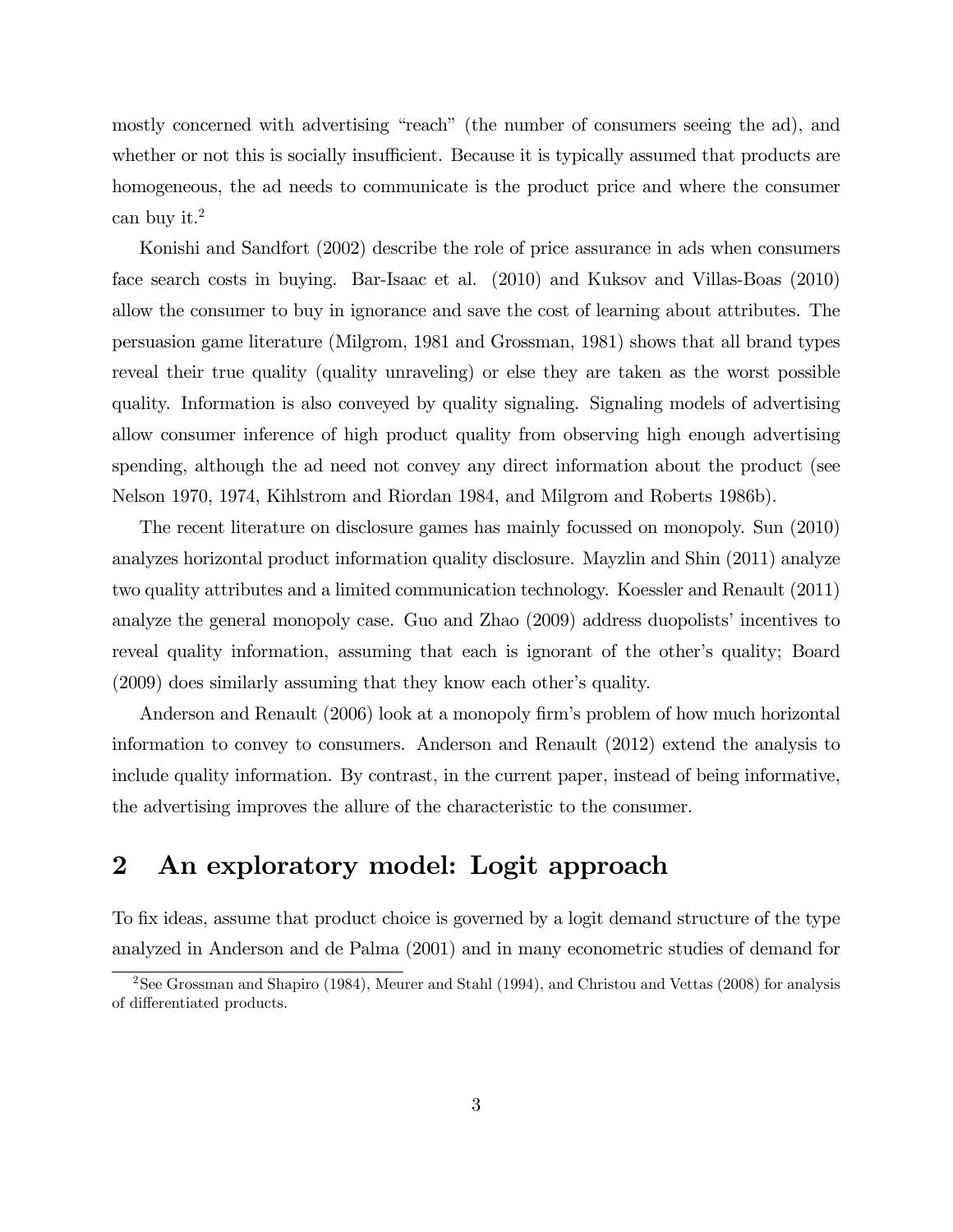differentiated products. The demand for product  $i$  is given by

$$
D_{i} = \frac{\exp [q_{i} - \alpha p_{i}]}{\sum_{j=1}^{n} \exp [q_{j} - \alpha p_{j}] + \exp V_{0}}, \quad i = 1, ..., n,
$$

where  $\alpha$  represents the marginal utility of income,<sup>3</sup>  $q_j$  represents product j's quality,  $p_j$  its price, and  $V_0$  represents the value of the outside option of not buying. A key property for the analysis below is that  $\frac{\partial D_i}{\partial p_i} = \alpha D_i (D_i - 1) < 0.$ 

Now, to highlight the characteristics content of products, we suppose that

$$
q_j = \sum_{k=1}^{K} \tilde{\beta}^k X_j^k \qquad j = 1, ..., n
$$
 (1)

where  $\tilde{\boldsymbol{\beta}}^k$  represents the consumer valuation per unit of characteristic k, and  $X_j^k$  is the amount of characteristic  $k$  embodied in good  $j$ , which is assumed to be fixed. Think of chemical molecules in analgesics, for example. Assume finally that the valuation of the characteristic is an increasing function of the total amount of advertising of the characteristic. Think of total minutes spent on television for extolling the characteristic, for example. Then we can write

$$
\tilde{\beta}^k = \beta^k \Phi_k \left( A^k \right) \tag{2}
$$

where  $\Phi_k(.)$  is increasing and strictly concave in the amount  $A^k$  spent on promoting characteristic k. Set too  $\Phi_k(0) = 1$  so that  $\beta^k$  represents the base level of characteristic k's valuation. Because only the total spending by all brands matters, then

$$
A^k = \sum_{j=1}^n a_j^k, \quad k = 1, ..., K,
$$

where  $a_j^k$  is the amount of advertising by brand j of characteristic k.

Consider a Nash equilibrium to the game in which brands choose their advertising levels and prices. Assume constant marginal production costs,  $c_i$ . Brand i's profit is

$$
\pi_i(A, p) = (p_i - c_i) D_i(A, p) - \sum_{k=1}^K \gamma^k a_i^k, \quad i = 1, ..., n.
$$
 (3)

<sup>&</sup>lt;sup>3</sup>Here  $\alpha$  is effectively  $\frac{1}{\mu}$  in the version of the logit oligopoly model developed by Anderson, de Palma, and Thisse (1992), where  $\mu$  measures the degree of differentiation between products.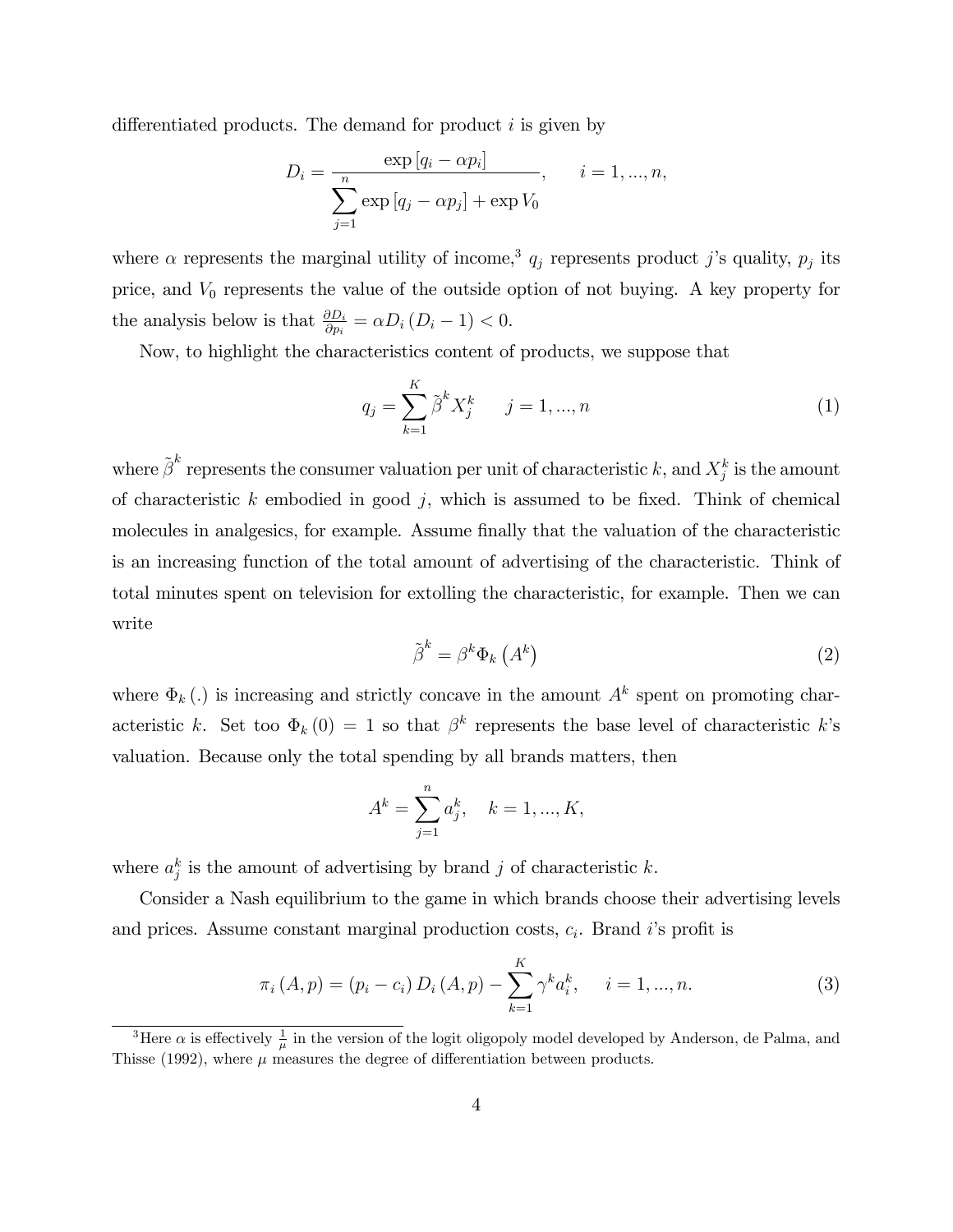where  $\gamma^k$  denotes the advertising cost for characteristic k, p denotes the vector of prices, and  $\tilde{A}$  denotes the vector of total advertising levels of characteristics. Brand is demand,  $D_i(A, p)$ , is constructed from the steps above. Brand i is to maximize (3) by choice of its price,  $p_i$ , and the vector of advertising levels,  $(a_i^1, ..., a_i^K)$ .

The sequel describes the equilibrium.

#### 2.1 One brand per characteristic

The Nash equilibrium to the advertising level problem described above has an important property. Namely, each characteristic will be advertised by only one brand (at most). The intuition is as follows. Consider a simple public goods contribution game with quasi-linear preferences - as expounded in Mas-Collel, Whinston and Green (1995), or Varian (1992). Then, absent identical preferences, the equilibrium has the individual whose demand is greatest at marginal cost doing all the contributing. Any other individual then has a demand price below marginal cost and so would not wish to contribute additional funds, whereas the individual with the highest demand would always want to "top up" any lower contribution level to his/her preferred level. The same logic applies when there are multiple public goods to which individuals may contribute. Absent ties, only one individual will contribute to each public good.

The logit structure above is specific, but it was boiled down to the relation (4). This means that any structure that boils down in this manner has the same equilibrium property of one brand per characteristic. Indeed, the above idea extends to games in which advertising levels and then prices are determined in a two-stage game (rather than simultaneously). In the second stage, prices are determined as a Bertrand-Nash equilibrium given the advertising levels and the inherent characteristics of products.

Then, for any value of A, in the price sub-game each brand will choose its price to maximize  $(p_i - c_i) D_i (A, p)$ ,  $i = 1, ..., n$ . Denote the sub-game equilibrium values with a star. Then  $\pi_i^*(A) = (p_i^* - c_i) D_i (A, p^*)$  depends only on the vector of total advertising levels of characteristics, A, and the matrix of characteristics contents of products. Thus, since we hold the latter fixed, the first stage objective function involves each brand  $i$  choosing a vector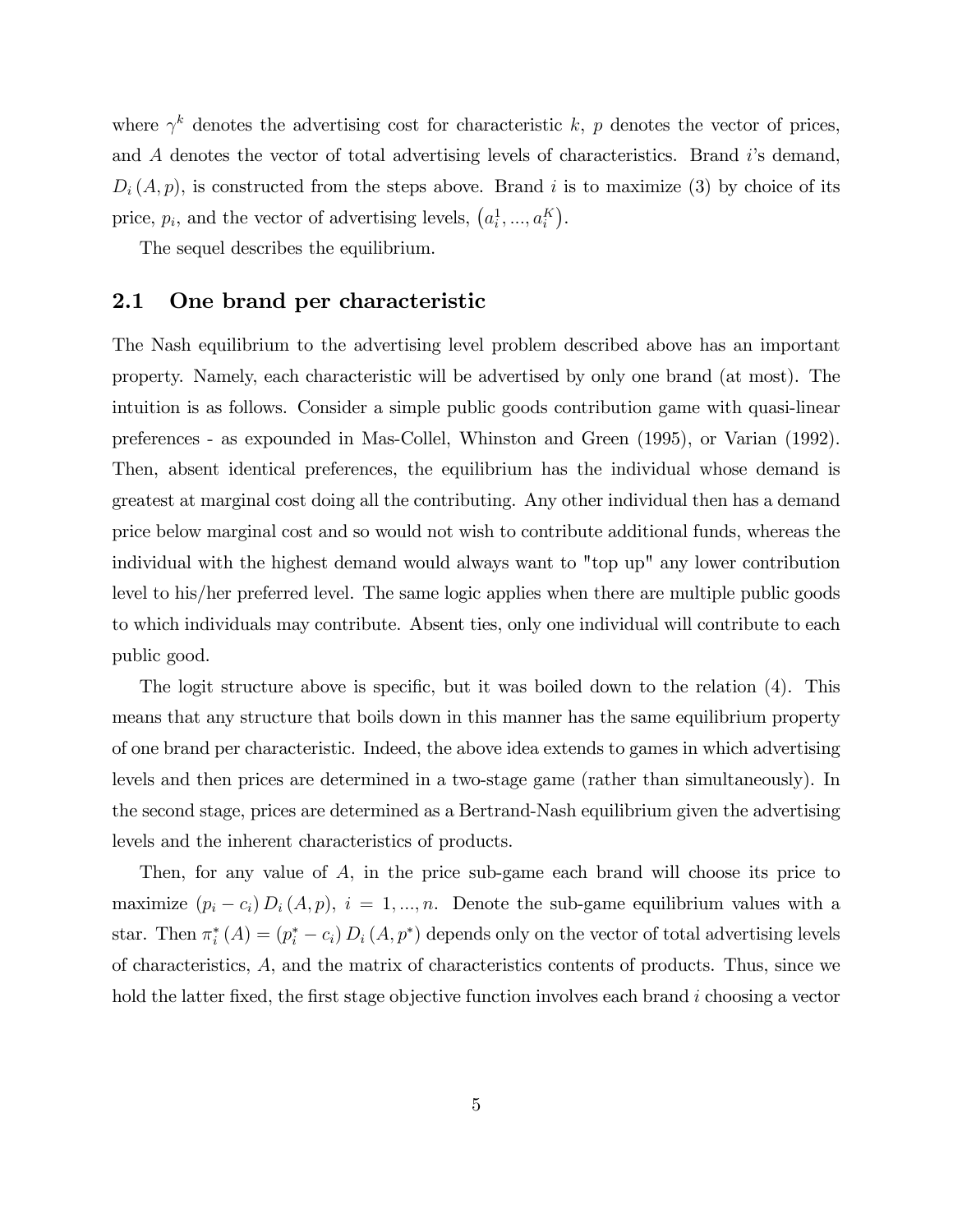of advertising levels,  $(a_i^1, ..., a_i^K)$  in order to maximize

$$
\pi_i^*(A) - \sum_{k=1}^K \gamma^k a_i^k, \qquad i = 1, ..., n,
$$
\n(4)

where  $\gamma^k$  denotes the advertising cost for characteristic k. Again, any game that boils down to such a form (and logit is not instrumental here) has the one-brand-per-characteristic property.

### 2.2 Some Examples

We give some preliminaries and then some illustrations. The first-order condition for pricing yields

$$
(p_i - c_i) D_i (D_i - 1) \alpha + D_i = 0, \quad i = 1, ..., n.
$$
 (5)

Hence the equilibrium prices for the brands are implicitly (see Anderson and de Palma, 2001):

$$
p_i - c_i = \frac{1}{\alpha (1 - D_i)}
$$
  $i = 1, ..., n.$ 

These indicate that brands with higher mark-ups are associated in equilibrium with higher demands, which in turn means that such brands must have higher net qualities  $(q_i - \alpha p_i)$ in order for the demands to be higher. Such brands also garner higher gross profits (gross of advertising costs).<sup>4</sup> As we shall see, this profitability property is no longer true once we allow for endogenous advertising. Indeed, if one brand is has a slight advantage over another for a characteristic, but they are otherwise symmetric, that "superior" brand will end up doing all the advertising of the characteristic, and the accompanying expense will make its net profits lower than those of its rival. The rival free rides on the advertising expense.

#### 2.2.1 Raise-all-boats advertising

Suppose that all brands have the first characteristic in common, and are otherwise symmetric.<sup>5</sup> In this case advertising of that characteristic is of the "Raise-all-boats" form insofar

<sup>&</sup>lt;sup>4</sup>This also means that these are the firms with the highest net social contributions  $(q_i - \alpha c_i)$ : see Anderson and de Palma (2001) for more details.

<sup>&</sup>lt;sup>5</sup>For example, they might have all the other characteristics in common, or they might have each an idiosyncratic characteristic of common value, etc.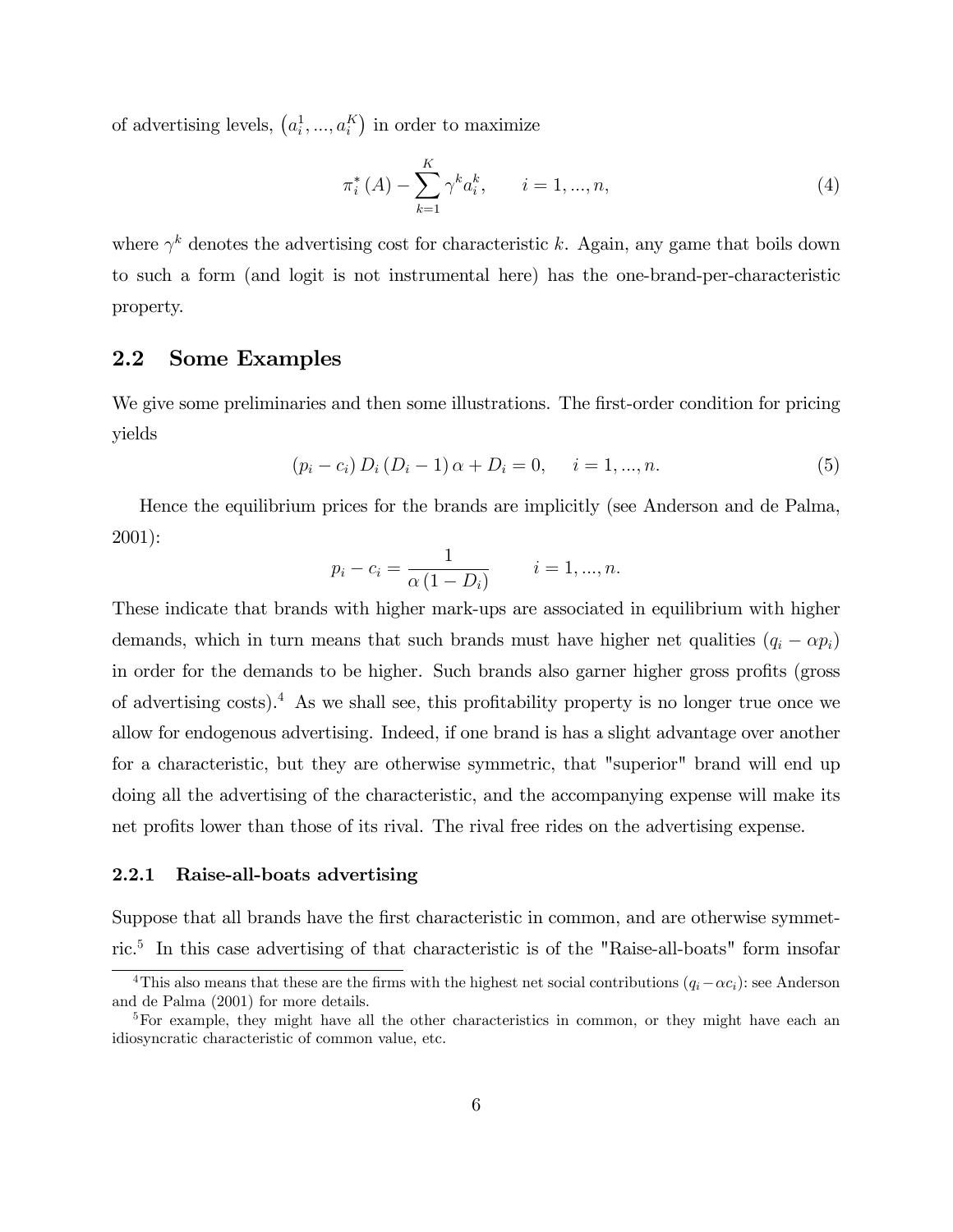as it brings in consumers to all brands and away from the outside option. Such advertising entails a positive externality, and so is underprovided by the brands in a classic free-rider problem. Consider any brand, say Brand A. the first one.

Its first-order condition for choice of ad level for characteristic 1, assuming it is the marginal advertiser, is

$$
(p_A - c) \beta \Phi'\left(a^1\right) D_A D_0 = \gamma_A
$$

where c is the common marginal cost and  $\Phi(.)$  is the common transformation function. The intuition here is that an increase in  $a<sup>1</sup>$  gains the brand the value of its mark-up on all the consumers diverted to it from the outside option, 0. However, because all other brands are equally sheened, no consumers are diverted from them to A. The demand product  $D_A D_0$ in the advertising derivative is just the logit model expression for diverted demand (and all other brands gain the same amount from  $A$ 's advertising): the IIA property of the logit means that lost customers are picked up in proportion to market share. Using the pricing condition (5) yields

$$
\frac{\beta}{\alpha} \Phi'\left(a^1\right) \frac{D_A}{1 - D_A} \left(1 - n D_A\right) = \gamma_A
$$

The interpretation of this is as follows. Suppose that A increased by one unit its advertising and hence the allure for characteristic 1. It could then raise its price by  $\beta\Phi'(a^1)/\alpha$  and lose no consumers. It would gain the extra revenue on its consumer base  $D_A$ . However, it also raises the allure for all its rivals (except the outside good)...

(how do we see the free-rider effect; how does it attenuate with  $n^2$ )

#### 2.2.2 Zero-sum advertising

At the other extreme, the model readily admits as another special case the idea of zero-sum advertising. To see this, suppose that  $V_0 \rightarrow -\infty$  so advertising simply reshuffles demand among brands, and that each brand provides an idiosyncratic characteristic. Then, applying symmetry, the first order condition for any brand (using again the first-order pricing equation) boils down to

$$
\alpha \beta \Phi'(a) D = \gamma,\tag{6}
$$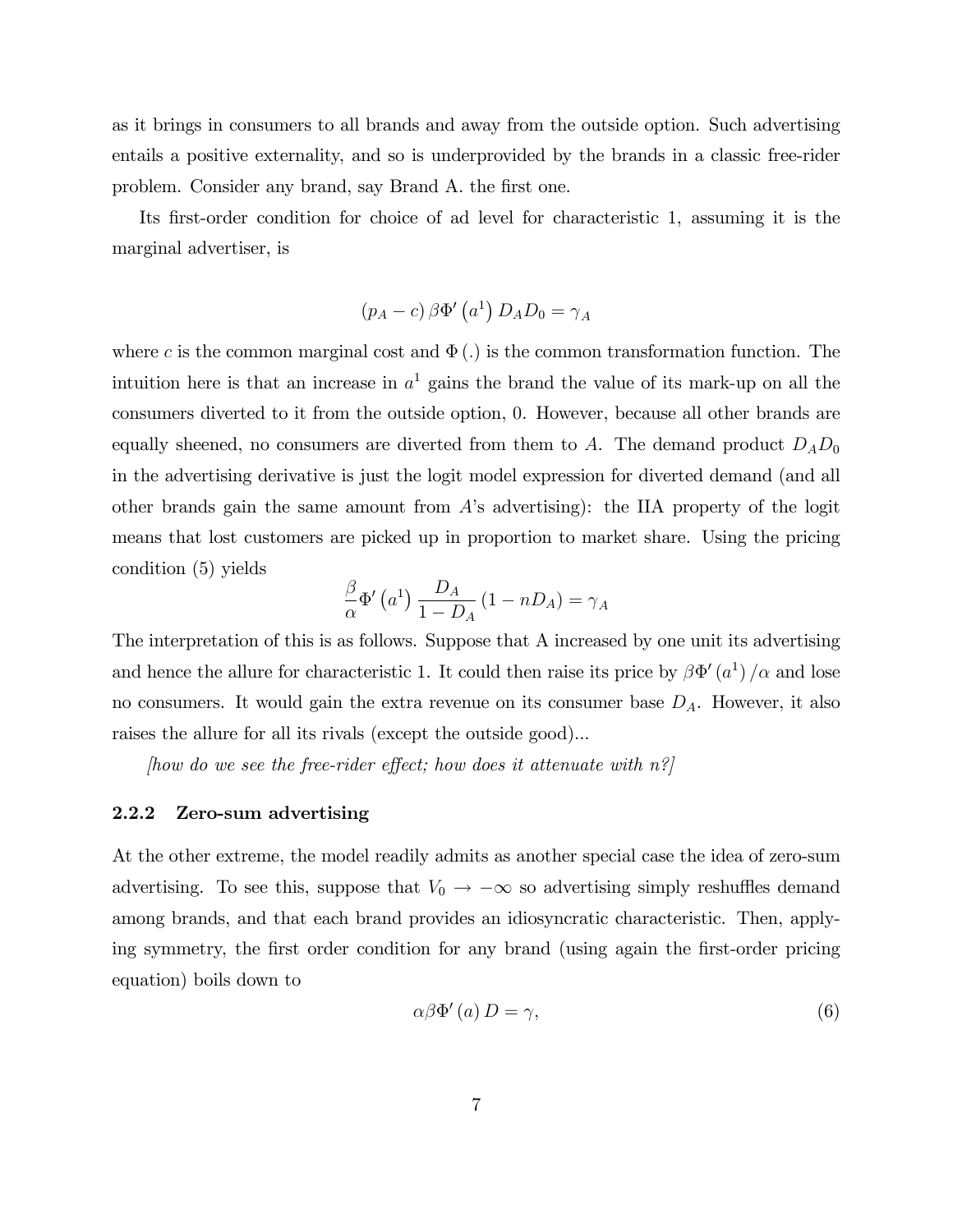where  $\alpha$  is the common advertising level and  $D$  the common demand level. The interpretation is that a one-unit rise in advertising the characteristic raises the perceived quality by  $\beta\Phi'(a)$ and so the brand can raise its price by  $\beta \Phi'(a)/\alpha$  and leave its demand unchanged. It therefore earns this "neutralizing" price increase on its customer base, D, and so the LHS of  $(6)$  measures the dollar benefit of an extra unit of advertising, while the RHS is the marginal cost.

With no outside good, then simply  $D = 1/n$  where n is the number of brands. This implies that the TOTAL equilibrium advertising level is

$$
a^*=\Phi'^{-1}\left(\frac{\gamma n\alpha}{\beta}\right)
$$

and the mark-up is  $n/\alpha (n - 1)$ . This leads to an equilibrium level of profit per brand of

$$
\frac{1}{\alpha\left(n-1\right)} - \frac{\gamma}{n}a^*
$$

(where we assumed that the advertising is shared equally among firms). Note that when advertising costs,  $\gamma$ , rise, then profits rise if and only if  $\Phi'^{-1}$  is elastic. This is because higher costs cause a more than proportionate reduction in advertising per brand.

More competition (higher n) has two competing effects on profit. First, it reduces the gross profit, but then it also decreases both the advertrising share of each brand and the total advertising level (via the free-rider effect that the advertising effectivenenss is now split more ways). *[is there a clean condition to give?]* 

#### 2.2.3 Asymmetries

Suppose for illustration that there are three brands and an outside option. Brands A and B have a common characteristic and so are similar in that respect. Firm C has an idiosyncratic characteristic.

Suppose for clarity that both the advertising cost,  $\gamma^k$ , and the valuation  $\beta^k$  is the same for all characteristics, and A and B share the first characteristic, while C is the only brand o§ering characteristic 2. Assume that each product has one unit of the relevant characteristic. We can now address the choice of advertising levels. From the result above, we cannot determine which of A and B advertises the first characteristic, or indeed whether they share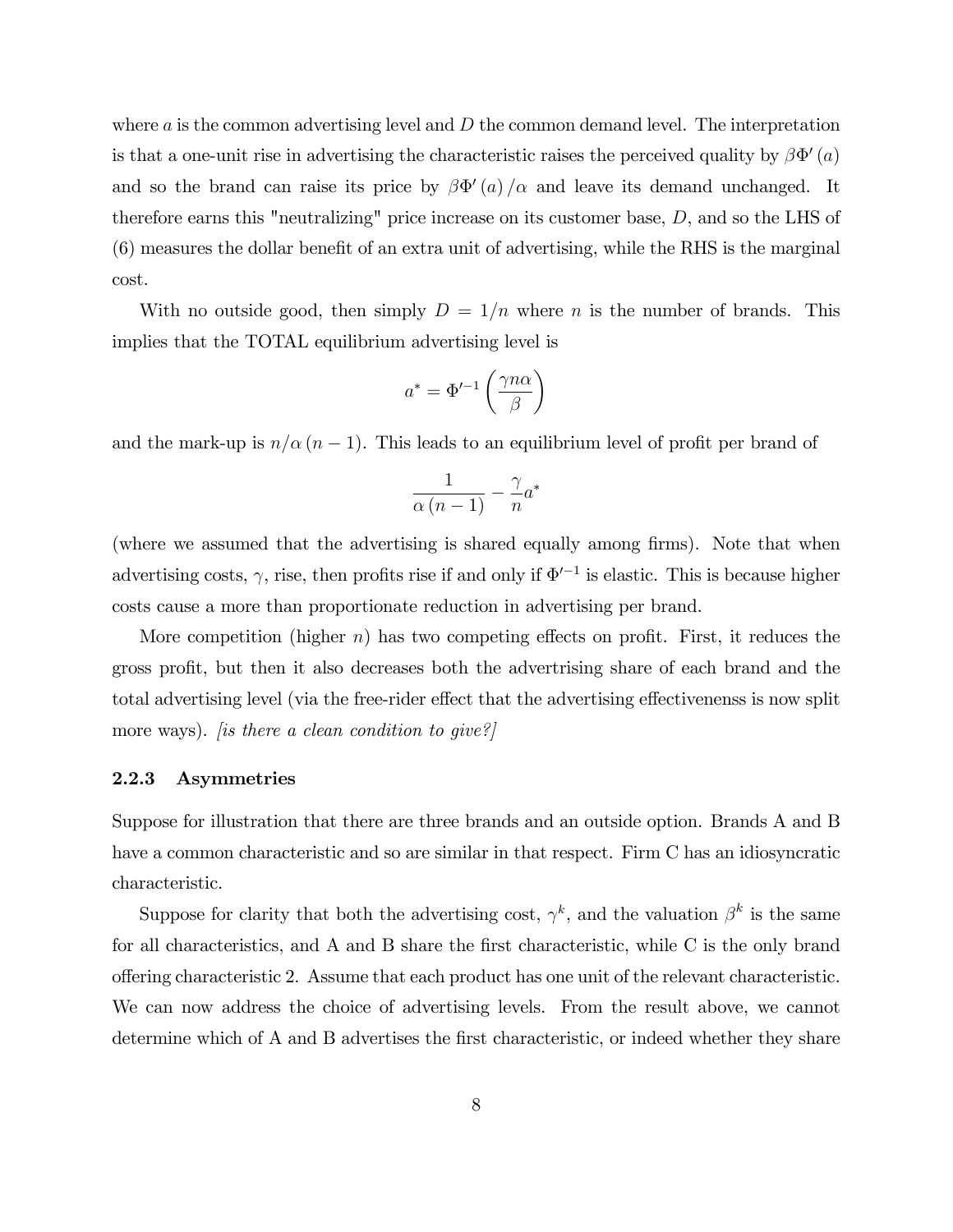that advertising. $6$  However, the level of advertising is tied down by the first order condition. Considering Brand A's choice of advertising of characteristic  $1, a<sup>1</sup>$  is determined by

$$
(p_A - c_A) \beta \Phi' (a^1) D_A (1 - D_A - D_B) = \gamma,
$$

while Brand C's first-order condition for characteristic 2 implies

$$
(p_C - c_C) \beta \Phi'\left(a^2\right) D_C \left(1 - D_C\right) = \gamma.
$$

The difference in the two expressions reflects the idea that advertising characteristic 1 has a detrimental effect on brand A through improving brand B's attractiveness, and so is expected to reduce the incentive to advertise characteristic 1. We now confirm this intuition, though the effect is more involved than might be anticipated from the simple argument. Substituting in the first order pricing conditions simplifies the above equations to

$$
\Phi'\left(a^1\right)\frac{D_A}{1-D_A}\left(1-D_A-D_B\right)=\frac{\alpha\gamma}{\beta},
$$

and

$$
\Phi'\left(a^2\right)D_C=\frac{\alpha\gamma}{\beta}.
$$

In ratio form, we have

$$
\frac{D_A}{1 - D_A} \frac{(1 - D_A - D_B)}{D_C} = \frac{\Phi'(a^2)}{\Phi'(a^1)}.
$$
\n(7)

Suppose first that the outside good is never an option (i.e.,  $V_0 \rightarrow -\infty$ ). Then, 1 –  $D_A - D_B = D_C$  and the ratio form (7) is  $\frac{D_A}{1 - D_A} = \frac{\Phi'(a^2)}{\Phi'(a^1)}$  $\frac{\partial^2 (a)}{\partial q^2}$ . Since  $D_A$  cannot exceed one half in equilibrium (because in equilibrium  $D_A = D_B$  and  $D_C > 0$ ), and  $\Phi'$  (.) is a decreasing function, then we necessarily have  $a^2 > a^1$ . Even if  $V_0$  is finite, the same result holds because the solution is a continuous function of  $V_0$ , and  $a^2 = a^1$  can never solve the ratio form. This means the solution always lies on the same side. Hence, regardless of the value of  $V_0$ , we always have the result that  $a^2 > a^1$ . Loosely, more "competitive" characteristics (in the sense of ones that are shared by more brands) will be advertised less.

 $6$ This is simply an artefact of the assumption here that both A and B have the same amount of characteristic 1. Generically, the amounts will differ in practice, so that this knife-edge case will not occur. As seen below, it will suffice that A (say) has marginally more of the characteristic, so that it alone will advertise 1.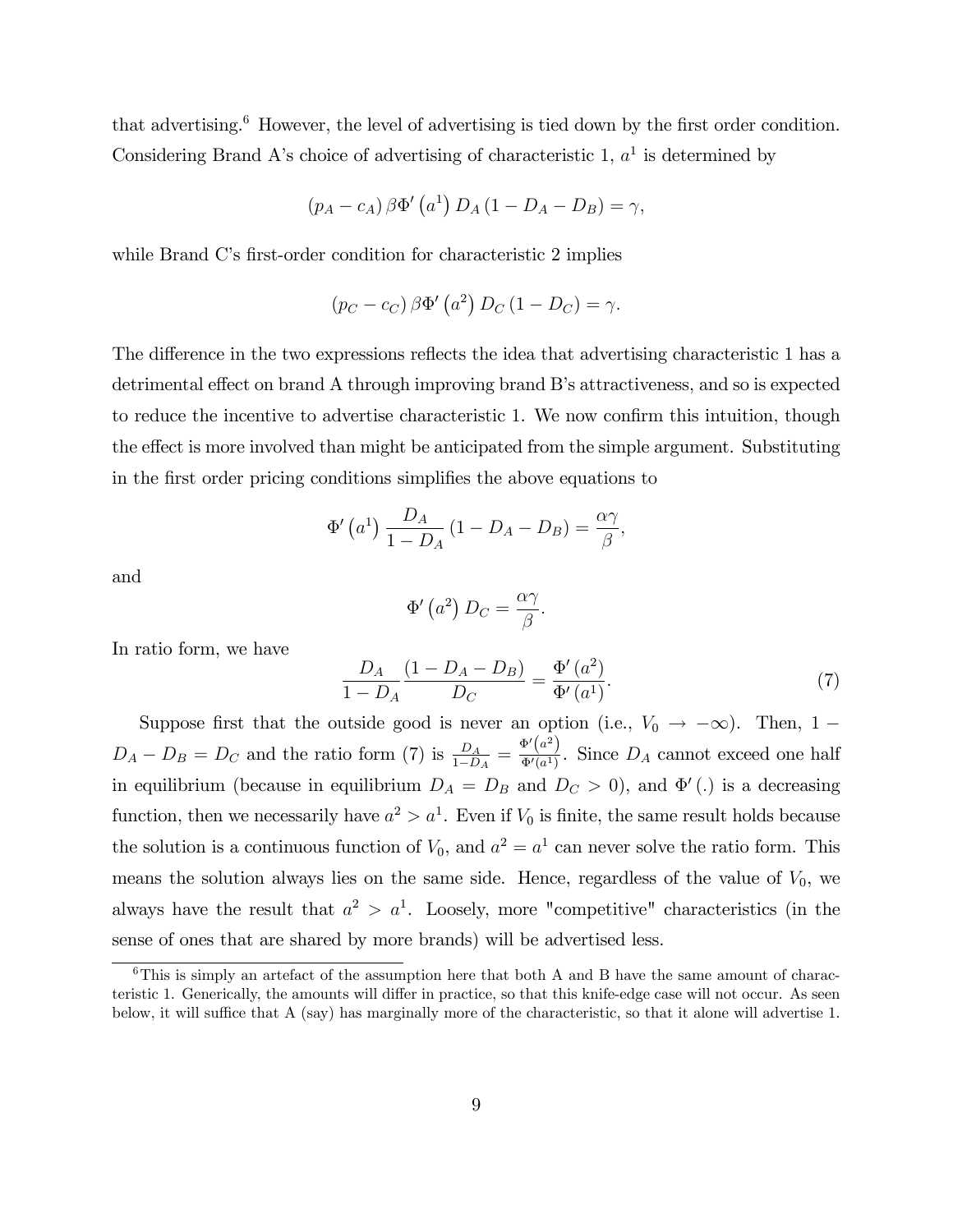## 3 Equilibrium advertising spending

The "public goods contribution game" result above gives us a corner solution for all but one brand for each characteristic. The equilibrium involves a public good problem, so that a sheening ad raises all similar "boats" and suppresses dissimilar ones. We now expand these themes. Assuming (as before) a simultaneous price-advertising game, the pricing first-order condition is  $(p_i - c_i) D_i (D_i - 1) \alpha + D_i = 0$ ,  $i = 1, ..., n$  (see (5)). The advertising firstorder condition for brand  $i$  for characteristic  $k$ , conditional on  $i$  choosing a positive ad level for  $k$ , is:

$$
(p_i - c_i) D_i [(1 - D_i) X_i^k - \Sigma_{j \neq i} D_j X_j^k] \beta^k \Phi'_k (A^k) = \gamma^k, \quad i = 1, ..., n; k = 1, ..., K.
$$
 (8)

Substituting the pricing first-order condition  $(5)$  into the advertising one  $(8)$ , we can write the first-order condition as

$$
W_i^k D_i \Phi'_k \left( A^k \right) = \alpha \gamma^k, \quad i = 1, ..., n; \quad k = 1, ..., K; \tag{9}
$$

where we have defined

$$
W_i^k = \left[ X_i^k - \sum_{j \neq i} \frac{D_j}{(1 - D_i)} X_j^k \right] \beta^k \tag{10}
$$

as the index of i's diversity advantage in characteristic  $k$ . This is a key summary statistic. It is the value of  $i$ 's characteristic advantage in characteristic  $k$ . First, it indicates amounts of advertising of different characteristics. For example, if the cost of advertising two characteristics are the same for a brand advertising both of them (as above) then there will be more advertising of the one for which  $W_i^k$  is greater.

**Proposition 1** Assume a brand advertises at least two characteristics, and the cost of advertising each is the same, as is the sheening function  $\Phi(.)$ . Then the ranking of ad intensities follows the ranking of the  $W_i^k$ . That is,  $A_i^k > A_i^m$  as  $W_i^k > W_i^m$ .

**Proof.**Assuming the same sheening function for both characteristics, we can write  $(??)$ as

$$
W_i^k \Phi'\left(A^k\right) = W_i^m \Phi'\left(A^m\right).
$$

Suppose that  $W_i^k > W_i^m$ . Then, because  $\Phi'$  (.) is a decreasing function, we must have  $A^k > A^m$ .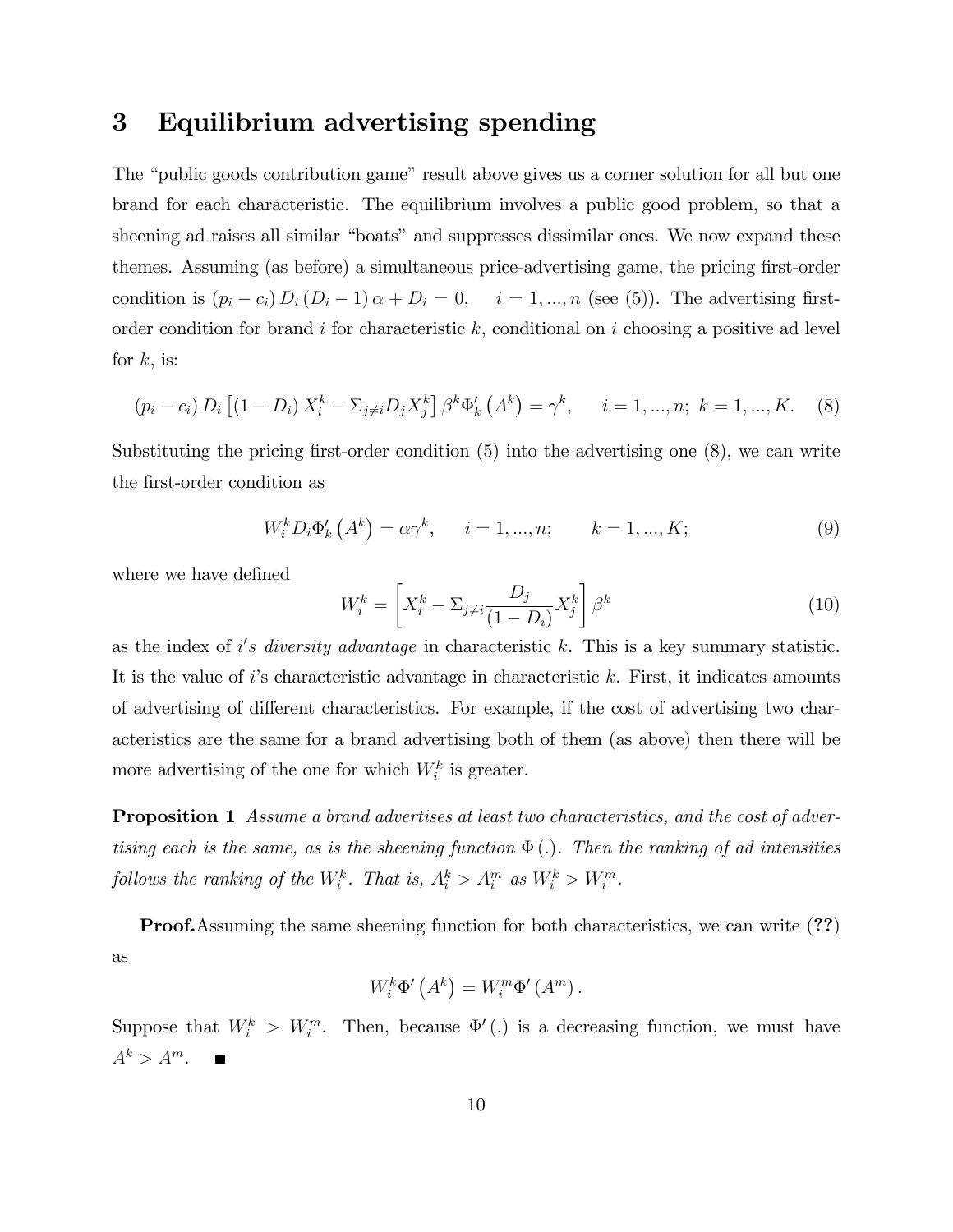This says that the "better" characteristic (as defined by the ranking of the  $W_i$ 's) will be advertised more, ceteris paribus. These are the ones with more inherent ex-ante value to consumers, i.e., bigger  $\beta$ 's. Likewise, advertising is larger the bigger is own strength in the characteristic, and the smaller is rival strength.

The diversity advantage index also tells us which brand will advertise which characteristic.

**Proposition 2** Rank characteristics for brands according to  $W_i^k D_i$ . Then the brand i with the highest value of  $W_i^k D_i$  will be the one that will do all the advertising of characteristic k.

**Proof.**From (9), the marginal benefit is highest for the brand with the greatest  $W_i^k D_i$ . The result then follows from the public good argument.  $\blacksquare$ 

Define now  $\tilde{W}_i^k = W_i^k \Phi(A^k)$  as the post-advertising sheen of characteristic k. The next Proposition tells us how characteristic differences are exaggerated through equilibrium sheening.

**Proposition 3** (Magnification) Assume a brand advertises at least two characteristics ( $k$ and m), for which the cost of advertising each is the same, as is the sheening function  $\Phi(.)$ . Equilibrium sheening will exaggerate the perceptual differences in characteristics; namely,  $\tilde{W}_{i}^{k} - \tilde{W}_{i}^{m} > W_{i}^{k} - W_{i}^{m}$  for  $W_{i}^{k} > W_{i}^{m}$ .

**Proof.** Suppose, w.l.o.g., that  $W_i^k > W_i^m$ . The post-advertising sheen of characteristic k is  $\tilde{W}_i^k = W_i^k \Phi(A^k)$ , and k is advertised more so  $\Phi(A^k) > \Phi(A^m)$ , and the result follows directly.  $\blacksquare$ 

This result says that perceived differences in valuations are magnified through equilibrium advertising (equivalently,  $\frac{\tilde{\beta}^k}{\beta^k}$  $\frac{\tilde{\beta}^k}{\beta^k} > \frac{\tilde{\beta}^m}{\beta^m}$ , so characteristic k gets more sheened.) [variant of above for different brands: use  $(9)$ , though see next Propo below

We now further interpret the diversity index,  $W_i^k$ . It is the product of two terms, the base characteristic value,  $\beta^k$  and the term  $X_i^k - \sum_{j \neq i} \frac{D_j}{(1-D_i)} X_j^k$ . The latter term is the difference between  $i$ 's characteristic level and the demand weighted (standardized by the non- $i$  demand) characteristics of others. To help interpret the term, note that if all other products have the same demand, call it  $\bar{D} = D_j$  for all  $j \neq i$ , then the weights are  $\frac{\bar{D}}{(n-1)\bar{D}+D_0}$ : if the market were fully covered  $(D_0 = 0)$ , then the weights are simply  $\frac{1}{n-1}$ . So then  $W_i^k$  is just  $\beta^k$  times the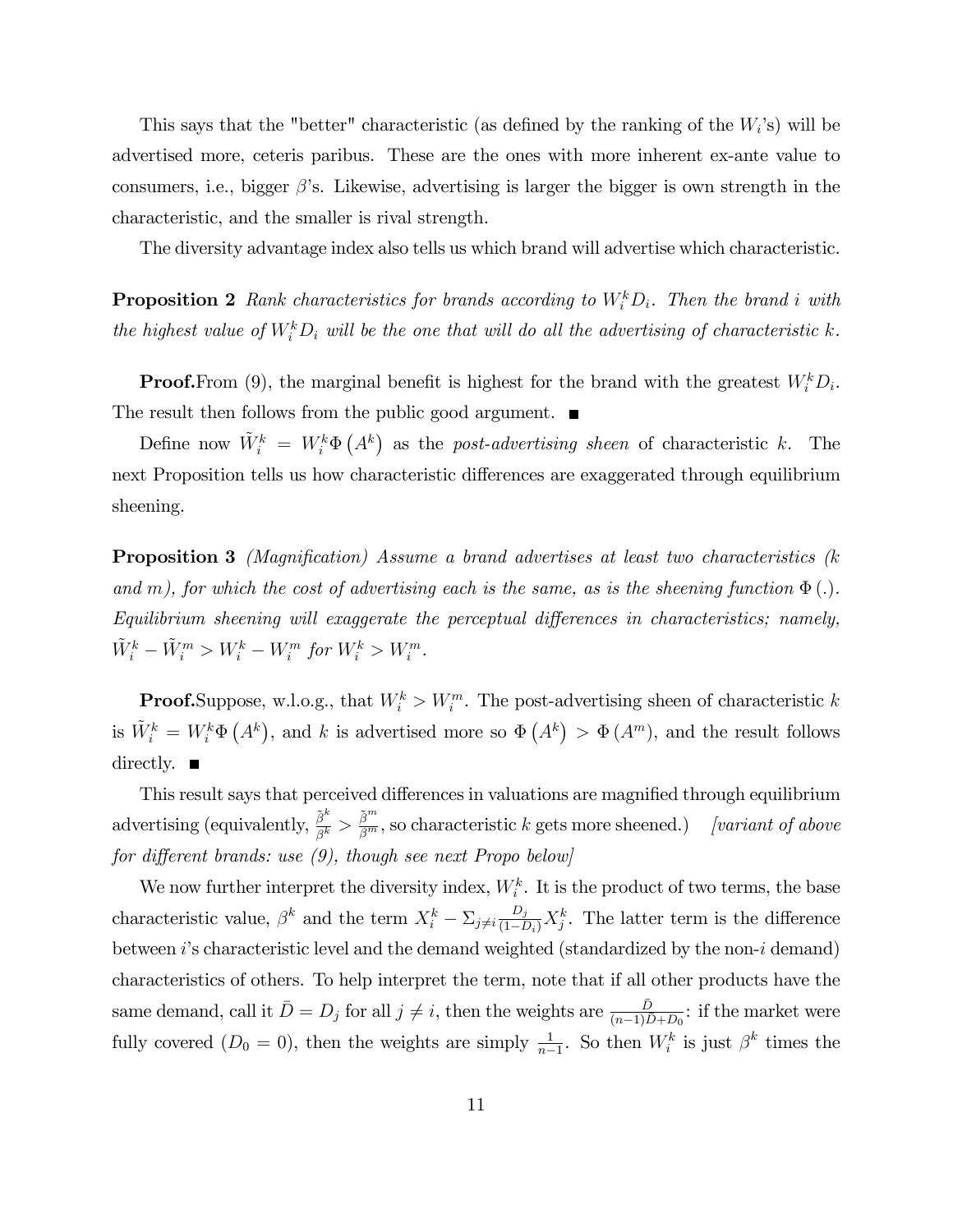difference over the average value of the others (pre-sheening "hedonic" value of superiority over the average other value).

Finally, there is a clean condition for determining advertising levels across different brands.

**Proposition 4** (Cross-brand) Assume two characteristics  $(k \text{ and } m)$  have the same cost of advertising and the same sheening function  $\Phi(.)$ . Then  $A^k > A^m$  as  $W_i^k D_i > W_l^m D_l$ .

**Proof.**The first-order conditions yield

$$
W_i^k D_i \Phi'\left(A^k\right) = W_l^m D_l \Phi'\left(A^m\right)
$$

Hence, because  $\Phi'$  (.) is a decreasing function,  $A^k > A^m$  as  $W_i^k D_i > W_i^m D_i$ . [interpretiation and follow-on]

The simple examples above indicate how the basic logit form can be used to describe patterns in the structure of product differentiation. The third example above was quite straightforward insofar as A's ads hurt C and help B. More generally, we should like to determine the conditions under which brands' advertising helps or hurts which rival products. As seen in the next section, the outcome depends on the characteristics overlap and the diversion ratios between brands. The focus on exclusive and complementary characteristics underscores a novel approach to product differentiation where advertising plays a key role.

### 4 General formulation

Here we reconsider the above results using a general diversion ratio approach.

 $[this seems quite tractable; maybe we don't need logit after all. To be seen. And, there$ are more results to get! [ other properties that we can look at? suggestions pls.]

Suppose that the demand is generated by a discrete choice model, where consumer (conditional indirect) utility is

$$
u_i = q_i - \alpha p_i + \varepsilon_i
$$

where  $q_i$  is given by (1) as  $q_j = \sum_{i=1}^K$  $k=1$  $\tilde{\beta}^k X_j^k$ ,  $j = 1, ..., n$ , and  $\tilde{\beta}^k$  is given by (2) as  $\tilde{\beta}^k =$  $\beta^k \Phi_k(\Lambda^k), k = 1, ..., K$ . The logit is the special case where the random match terms,  $\varepsilon_i$ , are distributed Type 1 Extreme Value.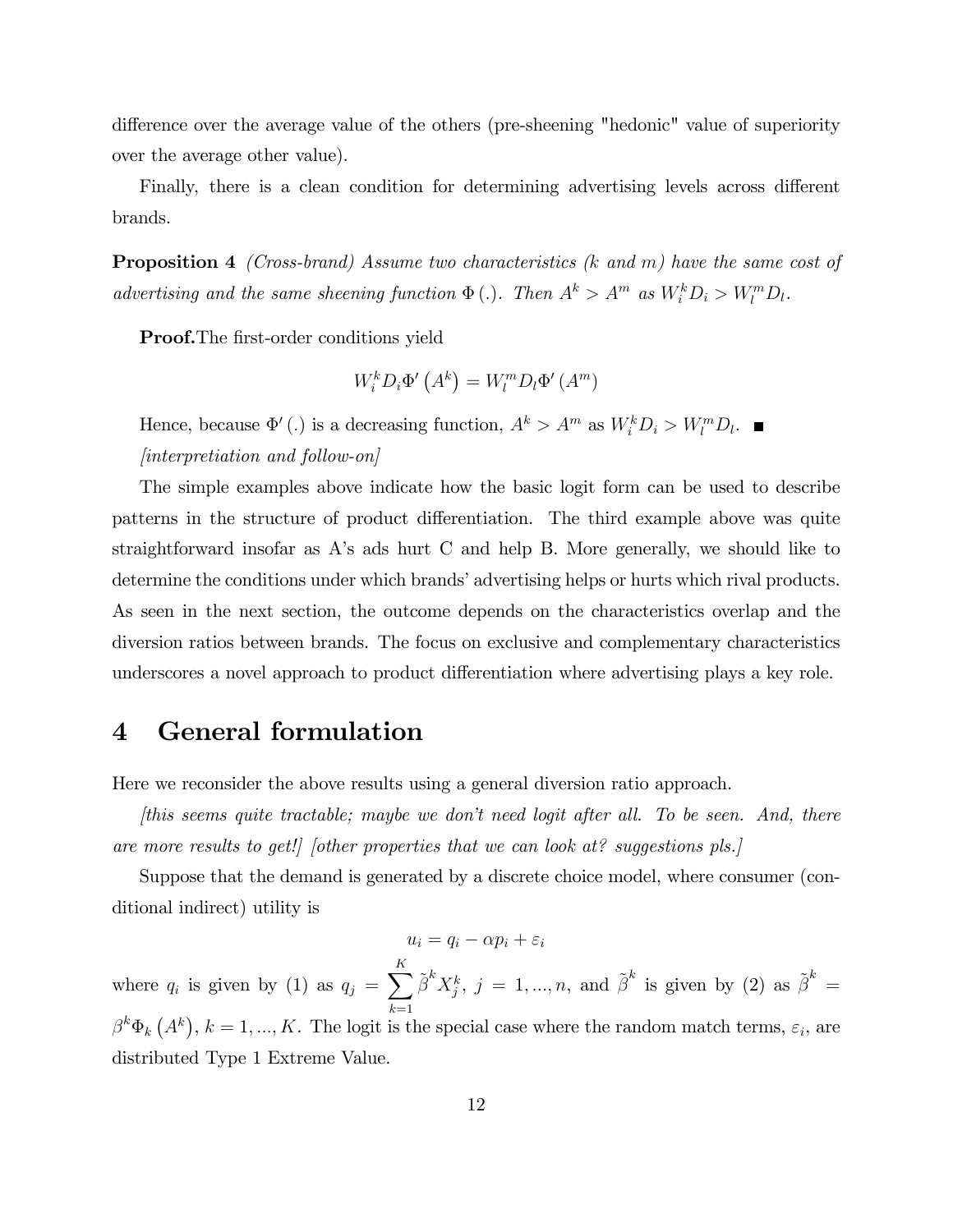Now, let the market size be M and the share of brand j be denoted  $s_j$ ,  $j = 1, ..., n$ , with "outside option" 0 with share  $s_0$  so that the shares sum to one. The key here is that the shares depend only on the vector of net qualities,  $q_i - \alpha p_i$ , so that the derivative with respect to a price is minus- $\alpha$  times the derivative with respect to the same brand's quality. Shares are increasing in own net quality and decreasing in each rival's net quality, so that brands are substitutes. Brand  $i$  is to maximize

$$
\pi_i = (p_i - c_i) \, Ms_i - \sum_{k=1}^K \gamma^k a_i^k \qquad i = 1, ..., n,
$$

by choice of  $(p_i, a_i^1, ..., a_i^K)$ . The equilibrium pricing condition is

$$
(p_i - c_i) = \frac{s_i}{\alpha ds_i / dq_i} \quad i = 1, ..., n,
$$
\n(11)

while if i is the only brand advertising characteristic  $k$  its profit derivative is

$$
\frac{d\pi_i}{da_i^k} = (p_i - c_i) M \sum_{j=1}^n \frac{ds_i}{dq_j} \frac{dq_j}{da_i^k} - \gamma^k
$$
\n
$$
= M s_i \left( \frac{dq_i}{da_i^k} - \sum_{j \neq i}^n d_{ji} \frac{dq_j}{da_i^k} \right) - \gamma^k
$$
\n
$$
= M s_i \beta^k \Phi'_k \left( A^k \right) \left( X_i^k - \sum_{j \neq i}^n d_{ji} X_j^k \right) - \gamma^k
$$
\n(12)

where we have made two key substitutions on subsequent lines. The first is to deploy the diversion ratio,  $d_{ji} = -\frac{ds_i}{dq_j}$  $\frac{ds_i}{dq_j}/\frac{ds_i}{dq_i}$  $\frac{ds_i}{dq_i} \in (0, 1)$ . Since equivalently  $d_{ji} = -\frac{ds_j}{dp_i}$  $\frac{ds_j}{dp_i} \big/ \frac{ds_i}{dp_i}$  $\frac{ds_i}{dp_i}$ , this tells us the fraction of *i*'s customers who are lost from a price hike are picked up by  $j$ <sup>7</sup>. Hence  $d_{ji}$ is the diversion from  $i$  to  $j$ , and the sum of such diversion ratios is one if we include the outside option, since all lost consumers go somewhere (i.e.,  $\sum$ )  $j=0,...n; j \neq i$  $d_{ji} = 1$ ). The second

substitution is from how ad levels impact perceived quality. Define  $W_i^k =$  $\sqrt{ }$  $X_i^k$  –  $\sum_{n=1}^{\infty}$  $j\neq i$  $d_{ji}X_j^k$  $\setminus$ 

as the

<sup>&</sup>lt;sup>7</sup>A key property here is  $\frac{ds_i}{dq_j} = \frac{ds_j}{dq_i}$  $\frac{ds_j}{dq_i}$ : this is a property of discrete choice models (see Anderson, de Palma, and Thisse, 1992), as well as representative consumer models (where it corresponds to the symmetry of the Slutsky matrix).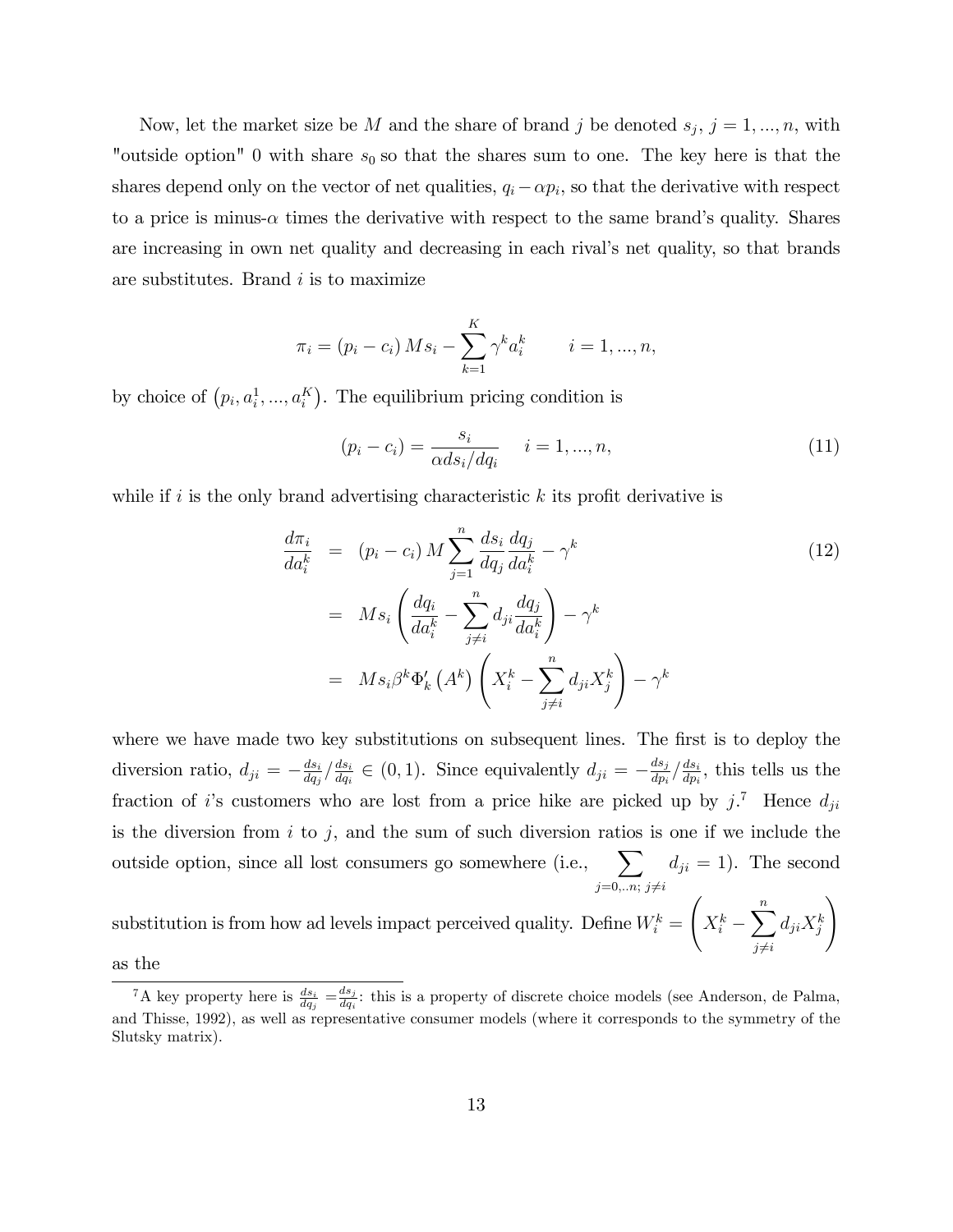**Proposition 5** In equilibrium, each characteristic is advertised by just one brand, which brand is the one for which  $s_i W_i^k$  is greatest.

**Proof.**From the "public good" argument, and that the profit benefit is greatest for the brand with the largest  $s_iW_i^k$ . QED.

We now give some intuition and implications of this result. First,  $W_i^k$  measures the characteristic advantage of  $i$  for sheening characteristic  $k$ , duly subtracting the advantage conferred on rivals via the diversion ratios that indicate how much such advantage elsewhere detracts from the sheener. This net characteristic advantage is weighted by the market share,  $s_i$ , of the sheener, because the benefit is applied on all units sold in terms of a compensating price that i can charge and leave its output unchanged.

[should we engage the compensating price intuition? do it more carefully and explicitly.] Thus bigger brands are more likely to advertise a given characteristic, ceteris paribus. That is, we expect more sheening advertising from bigger brands, even though they might not necessarily have the greatest characteristic advantage in characteristic k. The "strongest" brand does not necessarily do the sheening. However, if shares and diversion ratios are similar for different brands, the strongest brand is indicated as the advertiser. This latter effect is tempered by the diversion ratios. Ceteris paribus, the advertiser is the one with fewer customers diverted elsewhere. Notice that the characteristics  $X_i^k$  are not constrained to be positive. It may be that they are measured by reference to a benchmark, so that negative values represent characteristic levels falling short of a mean level. For example, the characteristic could be speed of action of a drug, with slower than some threshold being measured as a negative attribute. Of course, if a brand has a negative value for a characteristic, then sheening of the characteristic by a rival will hurt it. This harm is inflicted even with a small positive value if rivals have stronger values because of the demand diverted. We now turn

Consider then the benefit (or damage) to a rival of an incremental sheening advert by j. This is simply the previous expression (12) without the cost of the sheening.

to the benefits conferred or damages inflicted by sheening.

$$
\frac{d\pi_i}{da^k} = (p_i - c_i) M \sum_{j=1}^n \frac{ds_i}{dq_j} \frac{dq_j}{da_i^k}
$$

$$
= M s_i \beta^k \Phi'_k (A^k) W_i^k.
$$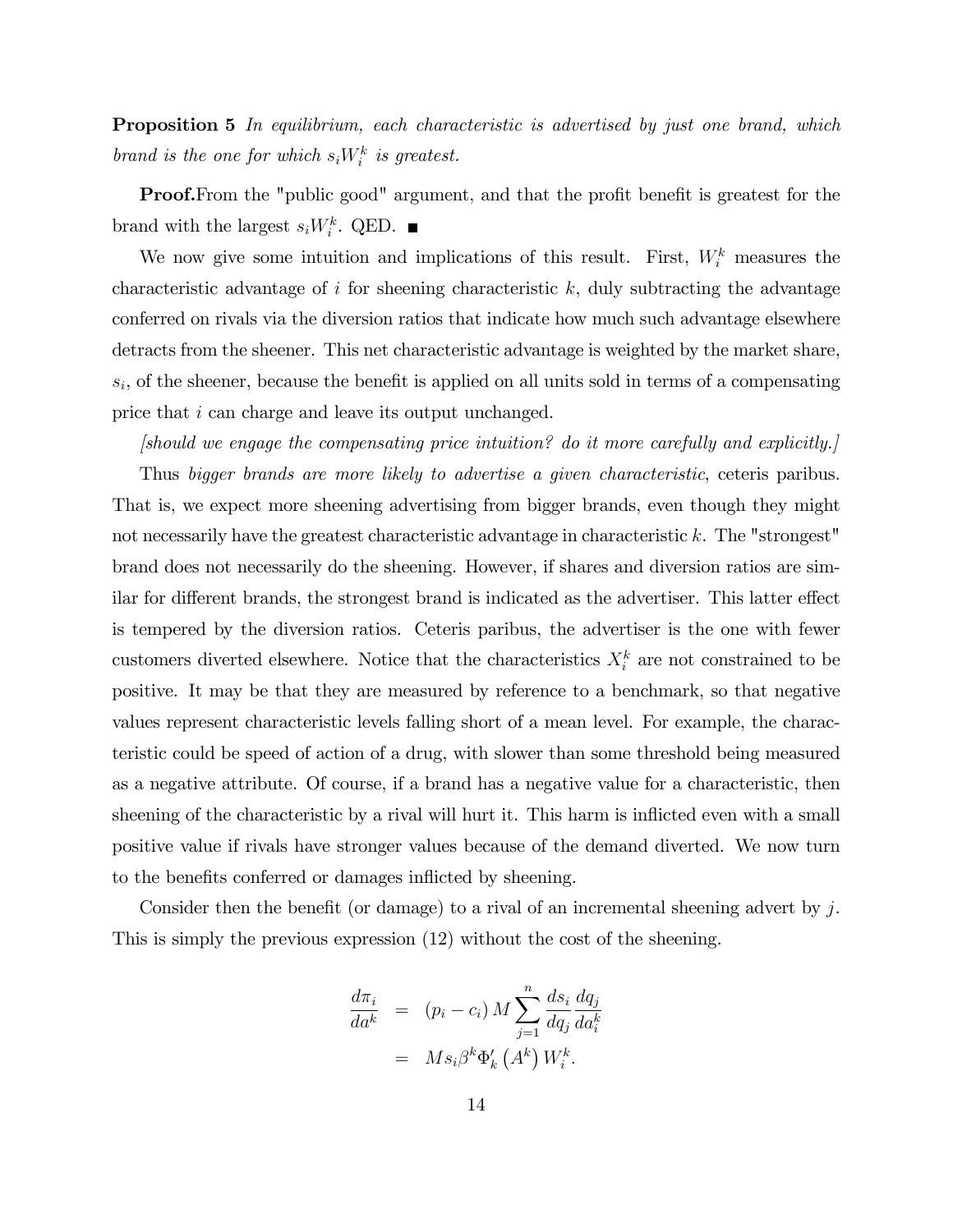Then, if all the  $X_i^k$  are positive, there is clearly insufficient advertising through the classic free-rider effect. However, there is harm to others whose characteristics are measured as negative, and also to those for which  $W_i^k$  is negative via the diversion effect.

The total marginal value of a sheening ad is therefore the sum over all non-sheening agents, because the value to the sheening brand is zero at the margin:

$$
M\beta^k \Phi'_k\left(A^k\right) \sum_{i \neq j} s_i W_i^k
$$

and so this has a negative value if and only if  $\sum s_i W_i^k < 0$ .  $i \neq j$ 

[can we do something with this, breaking out the divrats?]

[notice that the amount of advertising of a characteristic is given from  $Ms_i\beta^k\Phi'_k(A^k)$  $\sqrt{ }$  $X_i^k$  –  $\sum_{n=1}^{\infty}$  $d_{ji}X_j^k$ 

 $j\neq i$ 

 $\setminus$ 

 $\gamma^k$ . This might be estimated: a simple version might have  $\Phi$  as a logarithmic function, so that then we would have the predicted amount of advertising of characteristic k as  $A^k = \frac{Ms_i \beta^k W_i^k}{\gamma^k}$ .

## 5 Empirical Evidence

We evaluate the theoretical model in light of findings for the US over-the-counter (OTC) analgesics industry. The OTC analgesics market covers pain-relief medication. The dominant active chemical ingredients are aspirin, acetaminophen, ibuprofen and naproxen sodium. The nationally advertised brands for each of these segments are familiar brand names: Tylenol (acetaminophen), Advil and Motrin (ibuprofen), Aleve (naproxen sodium), Bayer (aspirin or combination), Excedrin (acetaminophen or combination), and Midol and Pamprin (various formulae for menstrual pain relief). Since different brand pain relief mechanism is based on different active ingredients, these major brands vary in potential medical risks that they entail and in the efficiency of pain relief. They therefore embody varying base characteristics levels.

Our theory indicates that positive advertising of a characteristic is likely to "raise all boats" for the brands that are strong in that characteristic and will thus most benefit the brand that is perceived to best embody that characteristic. Thus, we predict that the product that best embodies that specific characteristic will advertise it.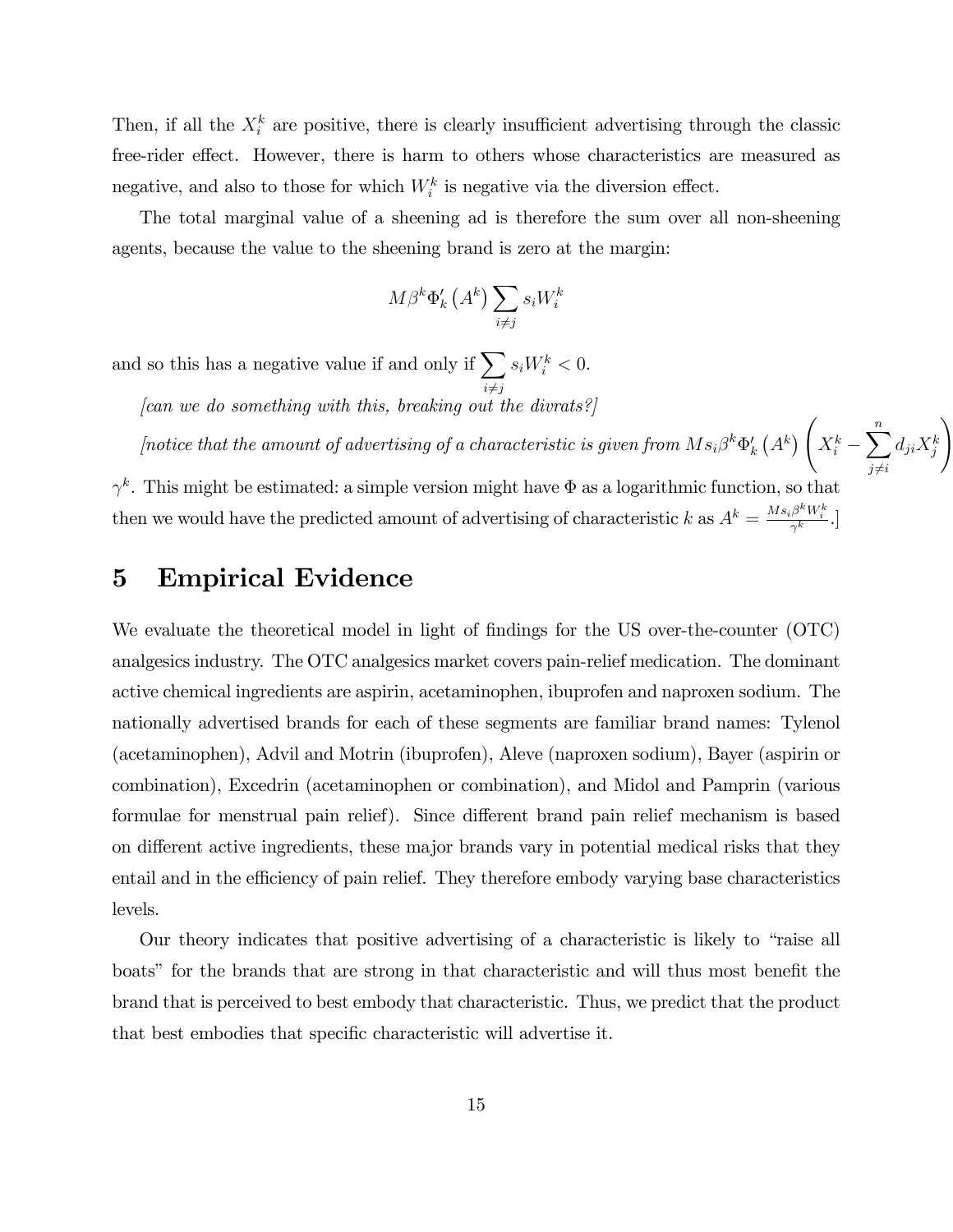### 5.1 Overview of the OTC Analgesics Industry and Data

The OTC analgesics industry is highly concentrated - the top 6 brands account for approximately 71% of the dollar market share. Generic store brands account for another 26%. The main brands (with national advertising), their market shares (calculated from our data), their ingredients, and ownership are given in Table 1.

As reported in Table 1, advertising-to-sales ratios for OTC analgesics typically range from 20% to 30% of sales, making them one of the most heavily promoted manufactured goods. Additionally, the type of cues mentioned  $(e.g., "strong")$  are clearly identifiable, which enables us to avoid making any subjective judgments while coding the information cue. All of these reasons make this industry ideal to test our theory model.

| Brand           | Owner-          | Active     | Average | Market   | Advert.  | TA/     |
|-----------------|-----------------|------------|---------|----------|----------|---------|
|                 | ship            | Ingredient | Price*  | share    | share    | Sales   |
| Advil           | Wyeth           | IΒ.        | 3.75    | 16.49%   | 20.88%   | 23.54%  |
| Aleve           | Bayer           | <b>NS</b>  | 3.77    | $7.91\%$ | 13.88%   | 32.60\% |
| Bayer           | Bayer           | <b>ASP</b> | 2.75    | 5.45%    | $9.22\%$ | 31.43\% |
| <b>Excedrin</b> | <b>Novartis</b> | ACT        | 3.63    | $8.39\%$ | 12.75%   | 28.24\% |
| Midol           | Bayer           | ACT/NS/IB  | 5.6     | 1.67%    | $2.29\%$ | 25.55%  |
| Motrin          | McNeil          | ĪΒ         | 3.65    | 5.58%    | 8.71\%   | 28.99%  |
| Pamprin         | Chattem         | ACT/NS/IB  | 4.29    | $0.56\%$ | $0.62\%$ | 20.38\% |
| Tylenol         | McNeil          | ACT        | 3.29    | 27.88%   | 31.65%   | 21.10\% |
| Generic         |                 |            |         |          | $0\%$    | $0\%$   |
|                 |                 | ACT        | 2.03    | 8.40%    |          |         |
|                 |                 | IΒ.        | 2.74    | $9.02\%$ | 26.06%   |         |
|                 |                 | <b>NS</b>  | 2.83    | 1.61\%   |          |         |
|                 |                 | ASP        | 1.32    | $6.44\%$ |          |         |

Table 1: OTC Analgesic Brands and Market Shares

\*average price of a representative 24 pill bottle of regular strength tablets ACT-Acetaminophen; IB-Ibuprofen; NS-Naproxen Sodium; ASP-Aspirin TA - Total Advertising

### 5.2 Advertising Data

The advertising data come from TNS Media Intelligence and cover the entire U.S. OTC analgesics product category. The data set contains video files of all advertisements, as well as monthly advertising expenditures, for each product advertised in the OTC analgesics category from 2001 to 2005. The advertising numbers also include expenditures on other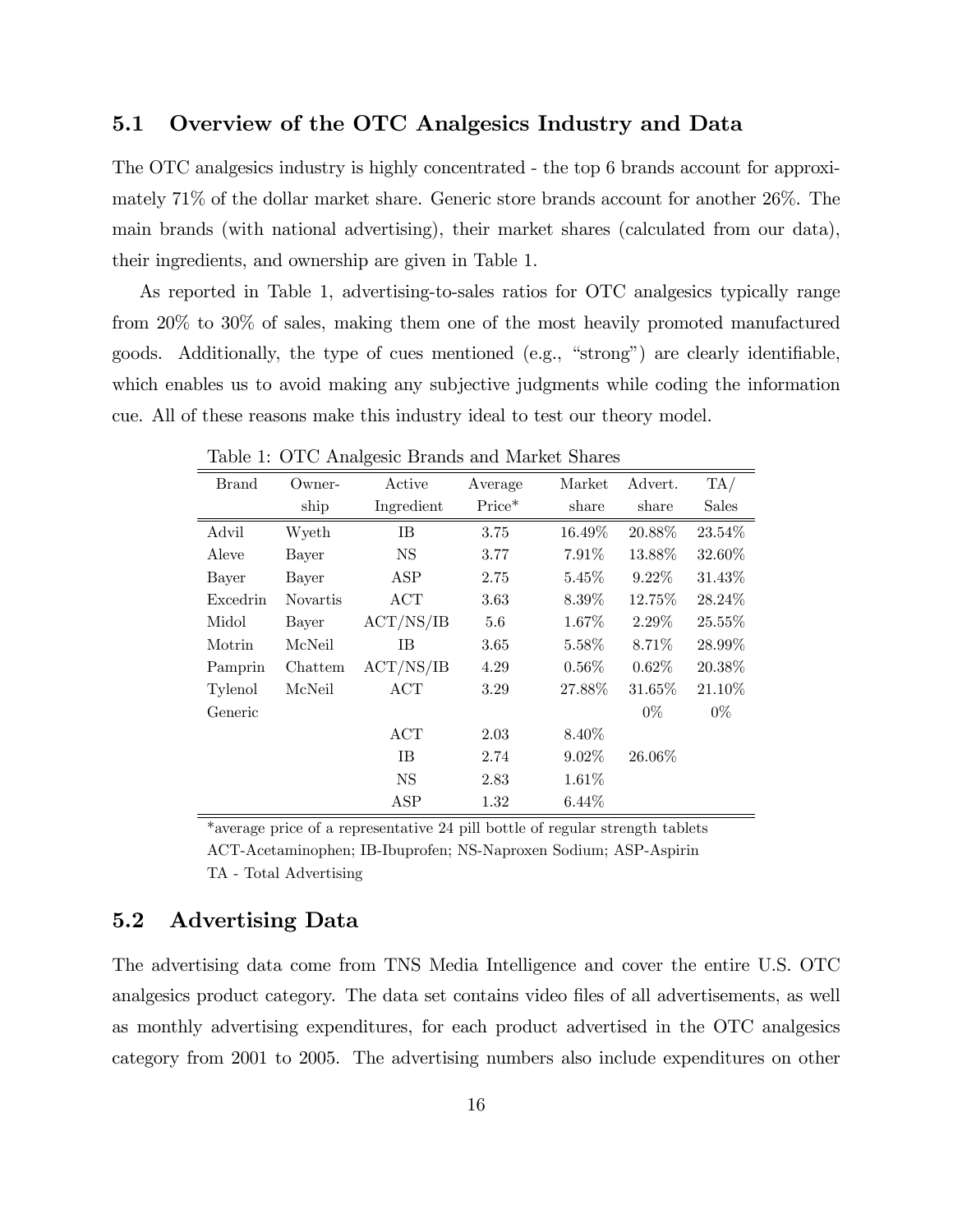media, but almost all the advertising budgets (approximately 90%) were spent on broadcast television advertising, including network and cable television. In our analysis, we examine only the television advertising data.

We watched 4503 individual commercials broadcast during the 2001–2005 period, 346 of which had missing video files. Each individual advertisement was usually shown multiple times. For each advertisement, we recorded all information cues mentioned, including the purpose of the drug (e.g., menstrual pain, arthritis, headache), drug efficiency (e.g., strength, speed), safety, and other characteristics. The type of information cues that were mentioned  $(e.g., "strong")$  are clearly identifiable, which enables us to avoid making any subjective judgments while coding the information content.

The breakdown of advertising expenditures by 6 major brands across advertised attributes is given in Figure 1 and Table 2 *[you can pick one - both illustrate the same thing]*. Each top brand corresponds to a different active ingredient (Excedrin's active ingredient varies, but mostly it is acetaminophen combined with other active ingredients, and Motrin's active ingredient is Ibuprofen, identical to Advil's).

| Attribute         | Advil    | Attribute    | Aleve   | Attribute    | <b>Tylenol</b> |
|-------------------|----------|--------------|---------|--------------|----------------|
| Strong            | \$70.70  | Long Lasting | \$46.18 | Fast         | \$71.73        |
| Fast              | \$58.81  | Arthritis    | \$36.93 | Trust/safer  | \$60.56        |
| Liquidgel         | \$50.96  | Fewer pills  | \$32.47 | Sleep        | \$51.39        |
| Headache          | \$27.11  | Doctor rec   | \$27.26 | Long lasting | \$41.76        |
| Legs/muscle       | \$22.07  | Strong       | \$26.28 | Doctor rec   | \$31.18        |
| Doctor rec        | \$16.84  | Trust/Safety | \$8.48  | Headache     | \$25.25        |
| Gentle on stomach | \$15.55  | Back         | \$5.07  | Childrens    | \$24.15        |
| Arthritis         | \$12.94  | Effective    | \$3.02  | <b>New</b>   | \$24.04        |
|                   |          |              |         |              |                |
| Attribute         | Excedrin | Attribute    | Motrin  | Attribute    | <b>Bayer</b>   |
| Headache          | \$88.77  | Strong       | \$41.82 | Heart attack | \$40.39        |
| Fast              | \$73.75  | Fast         | \$35.02 | Trust/Safety | \$25.72        |
| Effective         | \$14.83  | Legs/muscle  | \$15.81 | Strong       | \$24.03        |
| New               | \$12.06  | Childrens    | \$13.97 | Back         | \$18.11        |
| <b>Sinus</b>      | \$6.22   | Headache     | \$3.86  | Legs/muscle  | \$9.19         |
| Doctor rec        | \$3.02   | Long lasting | \$3.35  | Arthritis    | \$7.47         |
| Strong            | \$2.38   | Doctor rec   | \$1.89  | Headache     | \$7.02         |

Table 2. Dominant Advertised Attribute by Brand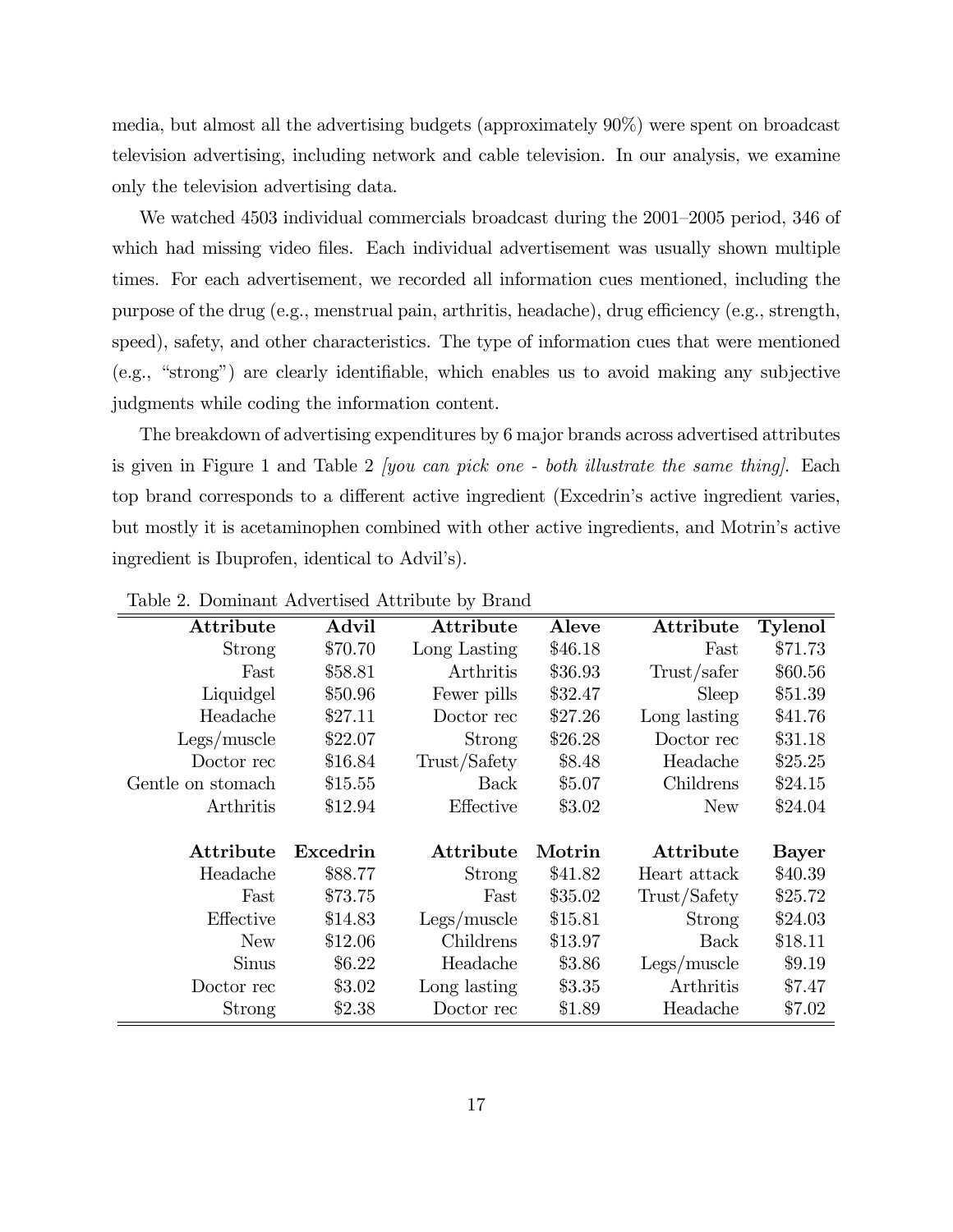

Figure 1. Dominant Advertised Attribute by Brand

The main proposition from the contribution game analysis is that a specific characteristic will only be advertised by one brand. Each characteristic is unlikely to be advertised by more than one brand. However, it is possible (and consistent with the statement) that one brand could advertise more than one characteristic. The proposition is evaluated by looking at the matrix of information cues in advertising in Figure 2 (and Table 4).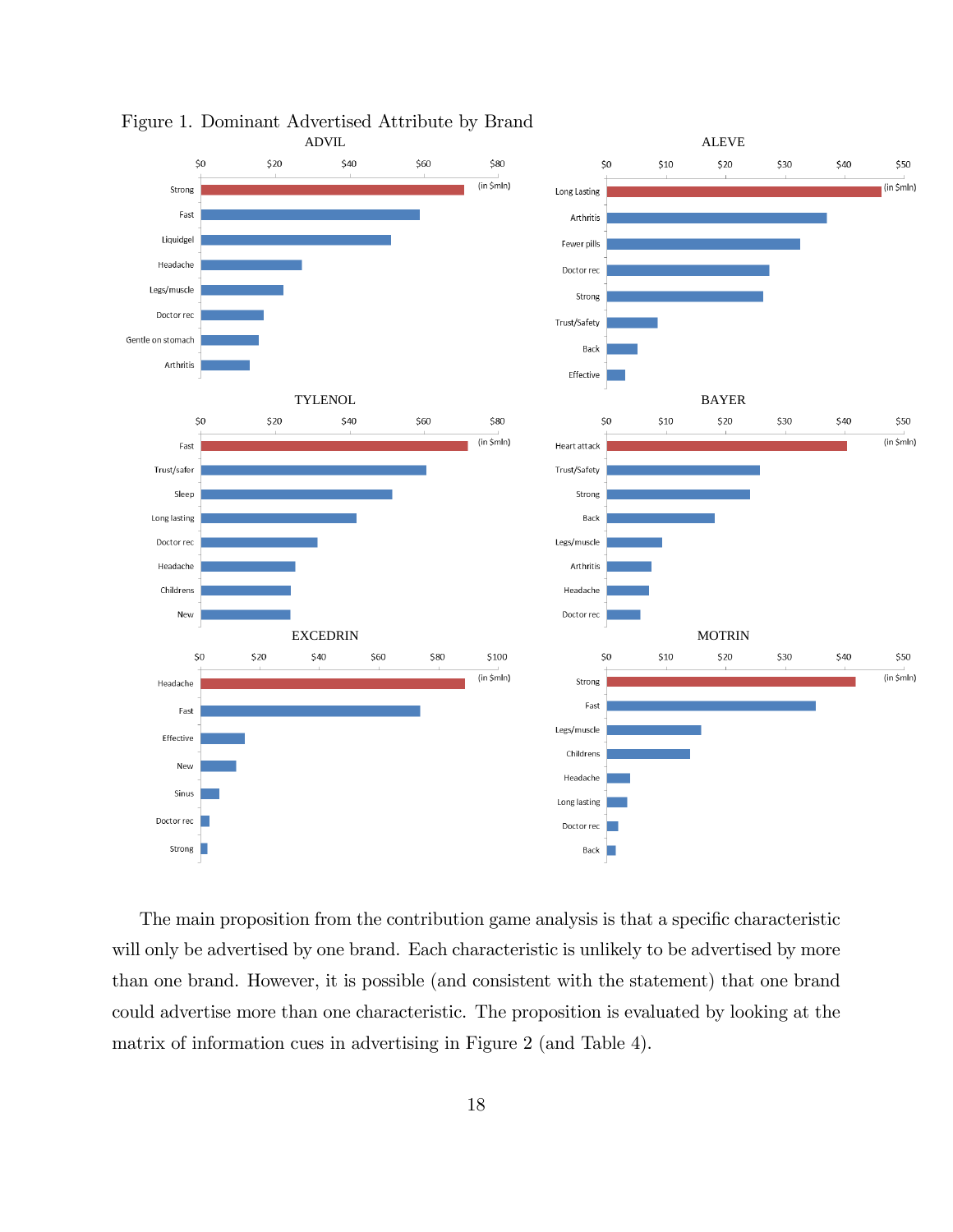It is clear that the strong form of the proposition  $(\#?)$  is rejected (each brand advertises significantly more than one characteristic). However, the weak form of the "sheening" model holds: the highest expenditure characteristic is unique for most of the brands. Advil spends most money to emphasize that it is strong, Aleve, that it is long lasting, Excedrin that it is headache medicine. Tylenol promotes speed most, and Bayer that it is good also for heart attack prevention. Motrin, however, follows Advil, as is suggested by their common active ingredient.

### 5.3 Quantitative Measures of Attributes

Our analysis also incorporates data on strength of pain relief, relative efficiency, and safety for each brand. We collected this information from peer-reviewed medical journals. Clinically, all four main active ingredients have varying degrees of side effects. Since individuals react to each ingredient differently, clinical pain researchers hesitate to assign superiority to any single drug. Although each of the drugs generally treat pain, fevers and headaches (hence implying that they are close substitutes), there are some differences between analgesic types. While aspirin, naproxen sodium and ibuprofen are non-steroidal anti-ináammatory drugs (NSAIDs), acetaminophen is not. In general, ibuprofen and naproxen are more potent pain relievers, i.e., they reduce more pain than the same dose of acetaminophen or aspirin. On the other hand, acetaminophen is considered to be the safest pain reliever because it does not block prostaglandins, and therefore does not cause gastrointestinal (GI) bleeding. However, even though acetaminophen reduces pain and fever, it does nothing for inflammation. Additionally, high doses of acetaminophen may damage the liver. Aspirin is the only pain reliever shown to reduce the risk of heart attack. All active ingredients deliver pain relief, but their effectiveness and safety profiles differ greatly.

We quantify or rank all the "true" characteristics that were used in advertising associated with each active ingredient as follows:

First, we interpret "fast" as the time taken to achieve perceptible or meaningful pain relief (medical literature terms this "onset to perceptible pain relief"). Each active ingredient can be unambiguously ranked by the onset of pain relief using the results in published medical studies. According to these clinical studies, the fastest pain relief is achicved with ibuprofenbased pain relievers.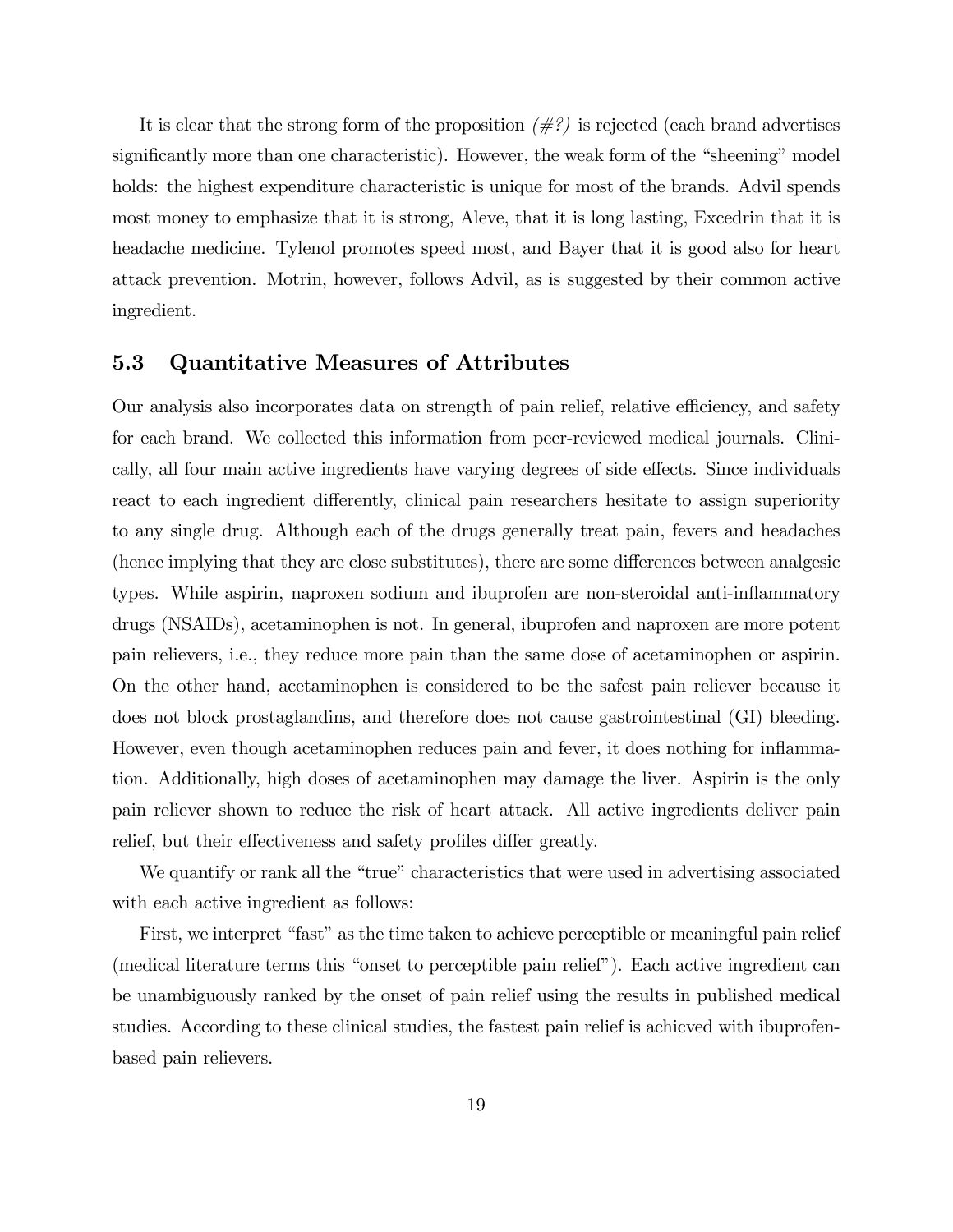Second, we interpret claims such as "long lasting" as the duration of meaningful pain relief. The longevity measure is inversely related to the maximum number of regular strength pills allowed within a 24-hour period. Naproxen sodium tops the list in this regard, while acetaminophen has the lowest duration of pain relief.

Third, we interpret claims about strength (e.g., "strong," "stronger," "tougher on pain") as the maximum level of pain relief achieved; we use the number-needed-to-treat (NNT) measure to approximate analgesic efficiency claims. The NNT is a standard efficiency measure used in pain relief evaluation literature. Lower NNT number corresponds to higher pain relief potency.

Fourth, any claims related to gastrointestinal safety issues are interpreted as gastrointestinal side effects and in medical literature these risks are measured as GI Risk. Naproxen Sodium based pain relievers have profiles that are associated with the highest GI Risk.

Fifth, advertising claims mentioning cardiovascular side effects are interpreted as CV Risk. Naproxen Sodium and Ibuprofen have highest CV risks out of all OTC active ingredients.





These efficacy and safety measures for each brand are reported in Figure 2 and Table 3. Figure 2 plots GI Risk vs NNT (left panel) and CV Risk vs NNT (right panel). These panels in Figure 2 illustrate that there is a clear tradeoff between the potency of pain relief and the safety profiles of various pain relief molecules.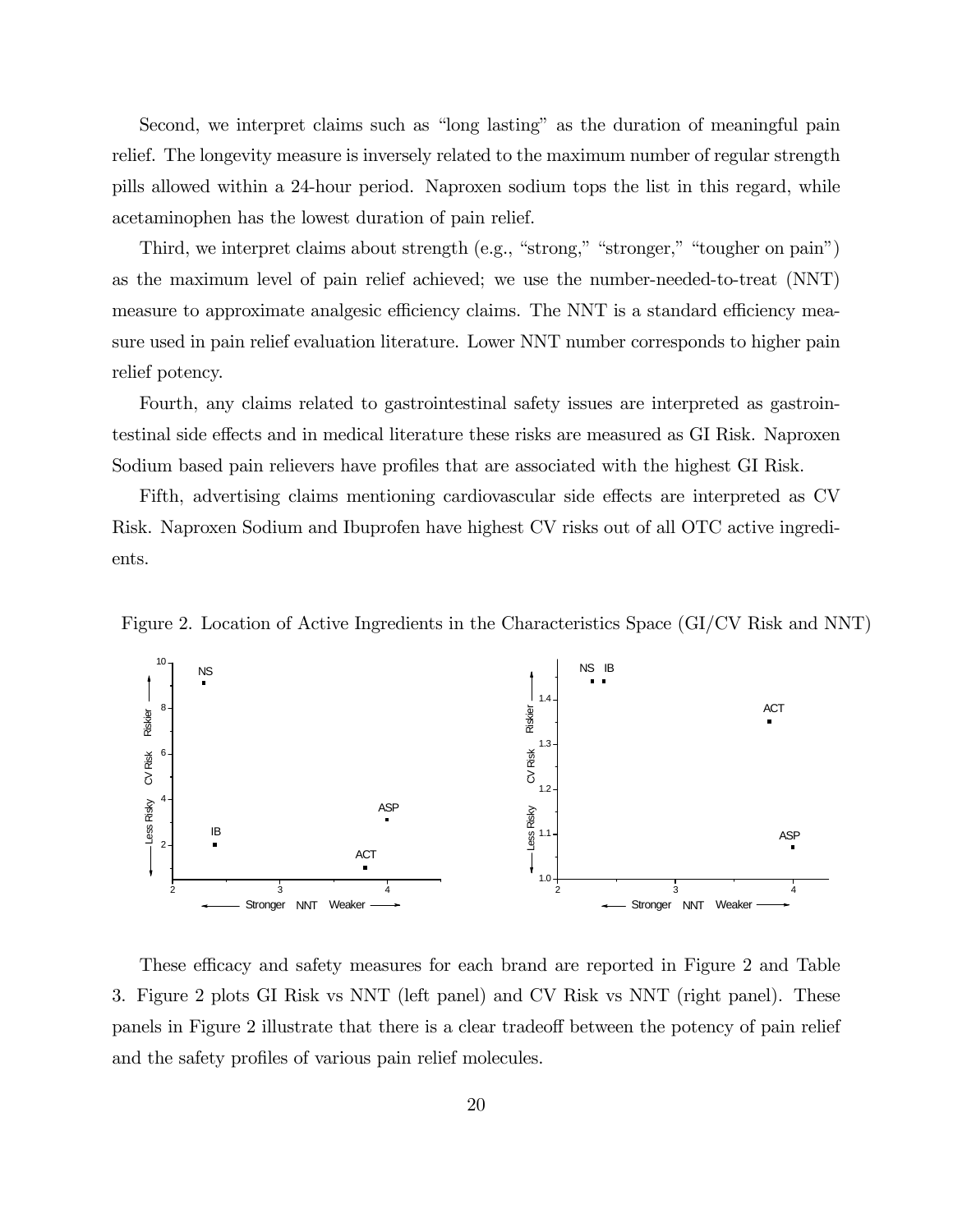In Appendix A, we explain how NNT, cardiovascular risk, and gastrointestinal risk are calculated. In addition to using absolute risk and efficacy measures, we supplement the data with relative performance metric for speed and longevity of pain relief (see Table 3 for the relative rankings and Appendix A for explanation of all of these measures).

| Active          | Dosage, mg.                     | Longevity | Speed          | GI             | CV          |
|-----------------|---------------------------------|-----------|----------------|----------------|-------------|
| Ingredient      | (maximum daily, mg)             | Rating    | Rating         | $_{\rm RR}$    | $_{\rm RR}$ |
| Aspirin         | 325-1000, every 4-6h $(4000)$   |           |                | 3.1            | 1.07        |
| Acetaminophen   | 325-1000, every 4-6h $(4000)$   | 3         | $\overline{2}$ |                | $1.35\,$    |
| Ibuprofen       | $200-400$ , every $4-6h(1200)$  |           |                | $\overline{2}$ | 1.44        |
| Naproxen Sodium | $220-440$ , every 8-12h $(660)$ |           | 3              | 9.1            | 1.44        |

Table 3. Clinical Characteristics of OTC Analgesics

## 6 Appendix A: Explanation of Clinical Measures

We reviewed 10 peer-reviewed medical journal articles to collect efficiency measures for:

- 1. Strength (Numbers Needed To Treat (NNT));
- 2. Speed (Onset to perceptible pain relief (Relative Speed));
- 3. Gastrointestinal side effects (Gastrointestinal risk  $(GI$  risk));
- 4. Cardiovascular side effects (Cardiovascular risk (CV risk).

These 4 efficacy measures for each brand are reported in Tables 2 and 3.

The peer-reviewed medical literature provides objective risk and efficiency measures for each product, based on its active ingredient (or combination of ingredients), strength, and recommended dosage. Each active ingredient has definitive maximum doses and durations of therapy. Differences exist across active ingredients in terms of the important safety issue of the potential for gastrointestinal toxicity and cardiovascular risk as well as relative strength and onset to perceptible pain relief. We collected the measurable characteristics for maximum OTC recommended dosage (single dose): Ibuprofen: 400 mg.; naproxen sodium: 440 mg.; aspirin:  $1000 \text{ mg}$ ; and acetaminophen:  $-1000 \text{ mg}$ .

Relative risk is the risk of an event (e.g., developing a disease) relative to exposure. Relative risk is the ratio of the probability of the event (E) occurring in the exposed group versus the control (nonexposed) group:  $RR = (Pr \blacksquare (E | treatment))/(Pr \blacksquare (R | control))$ 

Relative risk is used frequently in clinical trial data to compare the risk of developing a disease in people not receiving the new medical treatment (or receiving a placebo) versus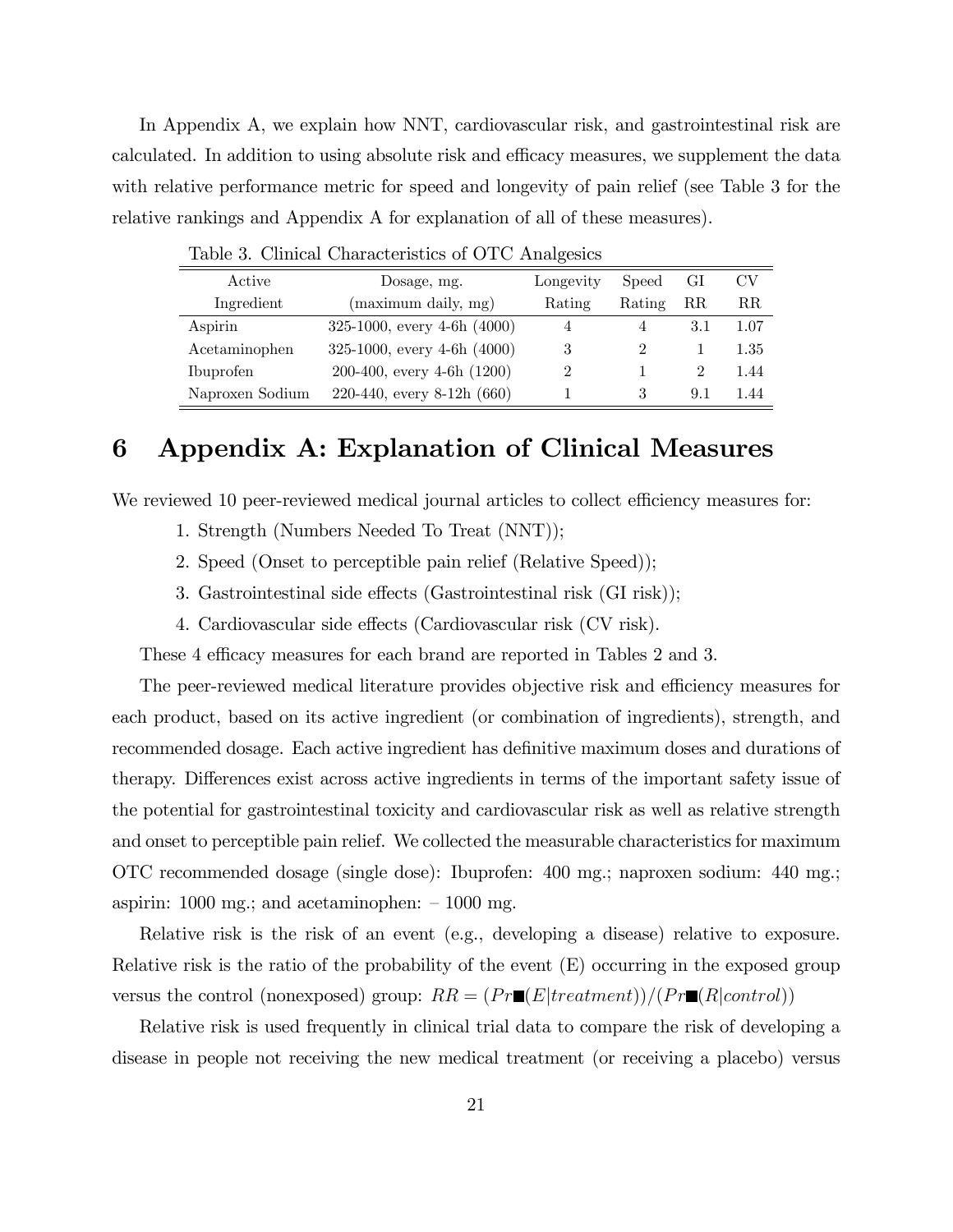people receiving an established (standard of care) treatment. In the case of the gastrointestinal (GI Risk) and cardiovascular relative risk (CV Risk) numbers used herein, we use them to compare the risk of developing a side effect in people receiving a drug with people who do not receive the treatment (or receive a placebo). Thus, a cardiovascular relative risk of 1.44 means that cardiovascular problems arise with 44% higher likelihood using the drug (versus placebo).

The number needed to treat (NNT) is an epidemiological measure used in assessing the effectiveness of a health-care intervention, typically a treatment with medication. The NNT is the average number of patients who need to be treated to prevent one additional bad outcome (i.e. the number of patients that need to be treated for one to benefit compared with a control in a clinical trial). It is defined as the inverse of the absolute risk reduction. The ideal NNT is 1, where everyone improves with treatment and no one improves with control. The higher the NNT, the less effective is the treatment. More specifically, NNT is used with respect to two treatments, A and B, with A typically a drug and B a placebo. If the probabilities  $P_A$  and  $P_B$  under treatments A and B, respectively, are known, we can compute NNT as follows:  $NNT = 1/(P_B - P_A)$ 

The NNT for a given therapy is simply the reciprocal of the absolute risk reduction( $ARR =$  $P_B - P_A$ ) for that treatment. For example, in a hypothetical migraine study, if risk decreased from  $P_B = .30$  without treatment with drug M to  $P_A = .05$  with treatment with drug M, for a relative risk of  $.17(.05/.3)$ , a relative risk reduction of  $.83([.3-.05]/.3)$ , and an absolute risk reduction of  $.25(.3-.05)$ , the NNT would be  $1/.25$ , or 4. In clinical terms, an NNT of 4 means that four patients need to be treated with drug M to prevent migraine from recurring in one patient. Typically, the lower the NNT number, the more potent and efficient the treatment is.

#### $|some\;cites,\;or\;see\;-we\;can\;transfer\;this\;to\;appendix|$

(1) Packman, B., E. Packman, G. Doyle, S. Cooper, E. Ashraf, K. Koronkiewicz, and S. Jayawardena (2000), "Solubilized Ibuprofen: Evaluation of Onset, Relief, and Safety of a Novel Formulation in the Treatment of Episodic Tension-Type Headache," Headache: The Journal of Head and Face Pain, 40 (7), 561-67.

 $(2)$  Hyllested, M., S. Jones, J.L. Pedersen, and H. Kehlet  $(2002)$ , "Comparative Effect of Paracetamol, NSAIDs or Their Combination in Postoperative Pain Management: A Quali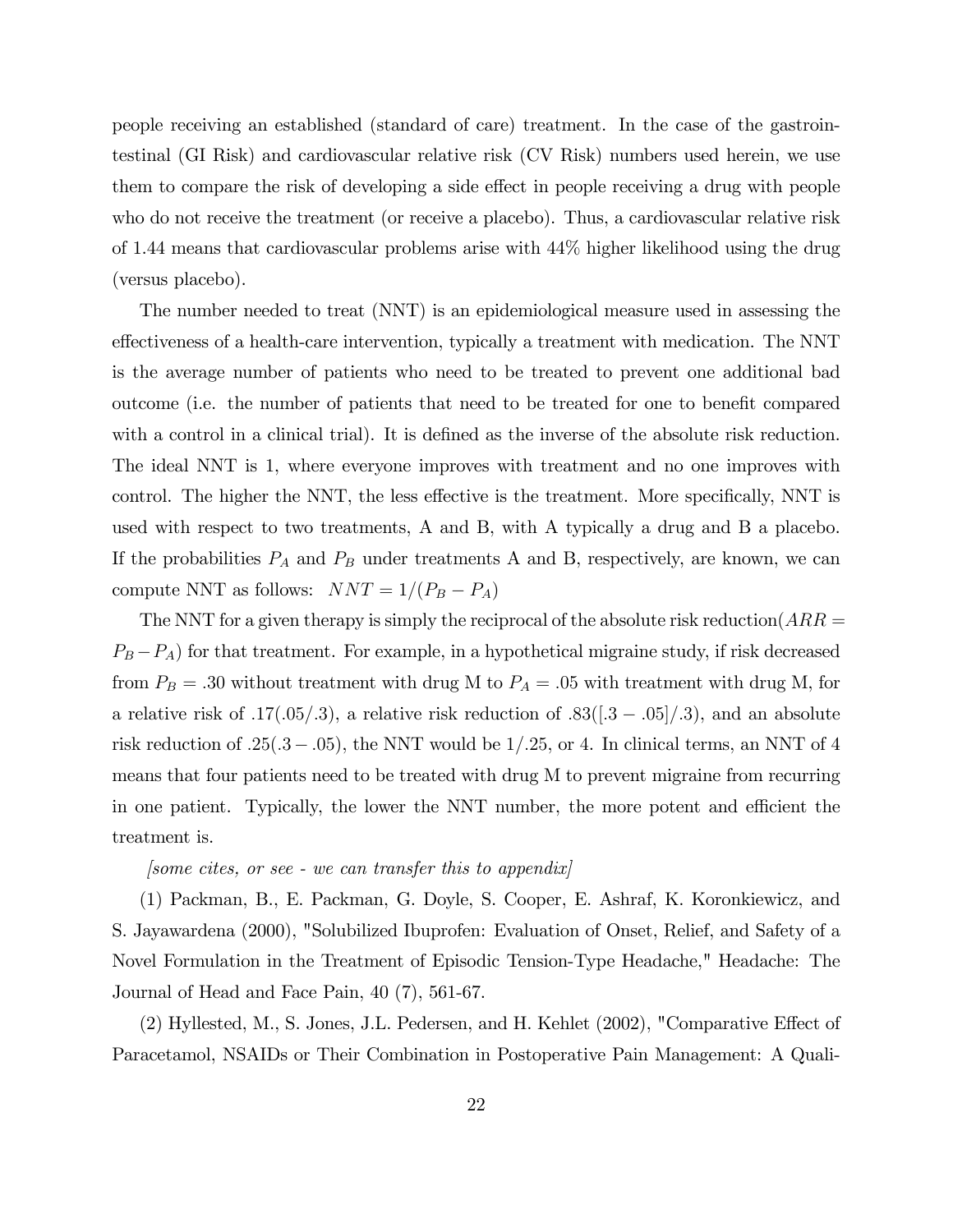tative Review," British Journal of Anaesthesia, 88, 199-214.

(3) Forbes, J. A., C.K. Keller, J.W. Smith, J.R. Zeleznock, H. Sevelius, and W.T. Beaver (1986), "Analgesic Effect of Naproxen Sodium, Codeine, a Naproxen-Codeine Combination and Aspirin on the Postoperative Pain of Oral Surgery," Pharmacotherapy, 6 (5), 211-18.

(4) Milsom, I., M. Minic, Y. Dawood, M. Akin, J. Spann, N. Niland, and A. Squire  $(2002)$ , "Comparison of the Efficacy and Safety of Nonprescription Doses of Naproxen and Naproxen Sodium with Ibuprofen, Acetaminophen, and Placebo in the Treatment of Primary Dysmenorrhea: A Pooled Analysis of Five Studies," Clinical Therapeutics, 24 (9), 1384-1400.

(5) Cooper, S.A., B.P. Schachtel, E. Goldman, S. Gelb, and P. Cohn (1989), "Ibuprofen and Acetaminophen in the Relief of Acute Pain: A Randomized, Double-Blind, Placebo-Controlled Study," Journal of Clinical Pharmacology, 29, 1026-1030.

(6) Olson, N.Z., A.M. Otero, I. Marrero, S. Tirado, S. Cooper, G. Doyle, S. Jayawardena, and A. Sunshine (2001), "Onset of Analgesia for Liquigel Ibuprofen 400 mg., Acetaminophen 1000 mg., Ketoprofen 25 mg., and Placebo in the Treatment of Postoperative Dental Pain," Journal of Clinical Pharmacology, 41 (11), 1238-47.

(7) Ong, C.K.S., P. Lirk, C.H. Tan, and R.A. Seymour (2006), "An Evidence-Based Update on Nonsteroidal Anti-Ináammatory Drugs," Clinical Medicine & Research, 5 (1), 19-34.

(8) Miller, D., C. Talbot, W. Simpson, and A. Korey (1987), "A Comparison of Naproxen Sodium, Acetaminophen and Placebo in the Treatment of Muscle Contraction Headache," Headache: The Journal of Head and Face Pain, 27 (7), 392-96.

(9) Lee, C., W.L. Straus, R. Balshaw, S. Barlas, S. Vogel, and T.J. Schnitzer (2004), "A Comparison of the Efficacy and Safety of Nonsteroidal Antiinflammatory Agents Versus Acetaminophen in the treatment of Osteoarthritis: A Meta-Analysis," Arthritis Rheum, 51, 746-54.

(10) Hersh, Elliot, Paul A. Moore, and Gilbert L. Ross (2000), "Over-the-Counter Analgesics and Antipyretics: A Critical Assessment," Clinical Therapeutics, 22 (5), 500-548.Conclusions

We have proposed here a theory of advertising sheening based on the desire to promote characteristics embodied in goods through persuasive advertising to render products more attractive through enhancing consumer appreciation of their embodied characteristics. The analysis has taken characteristics as exogenous. This fits well the OTC drugs context, and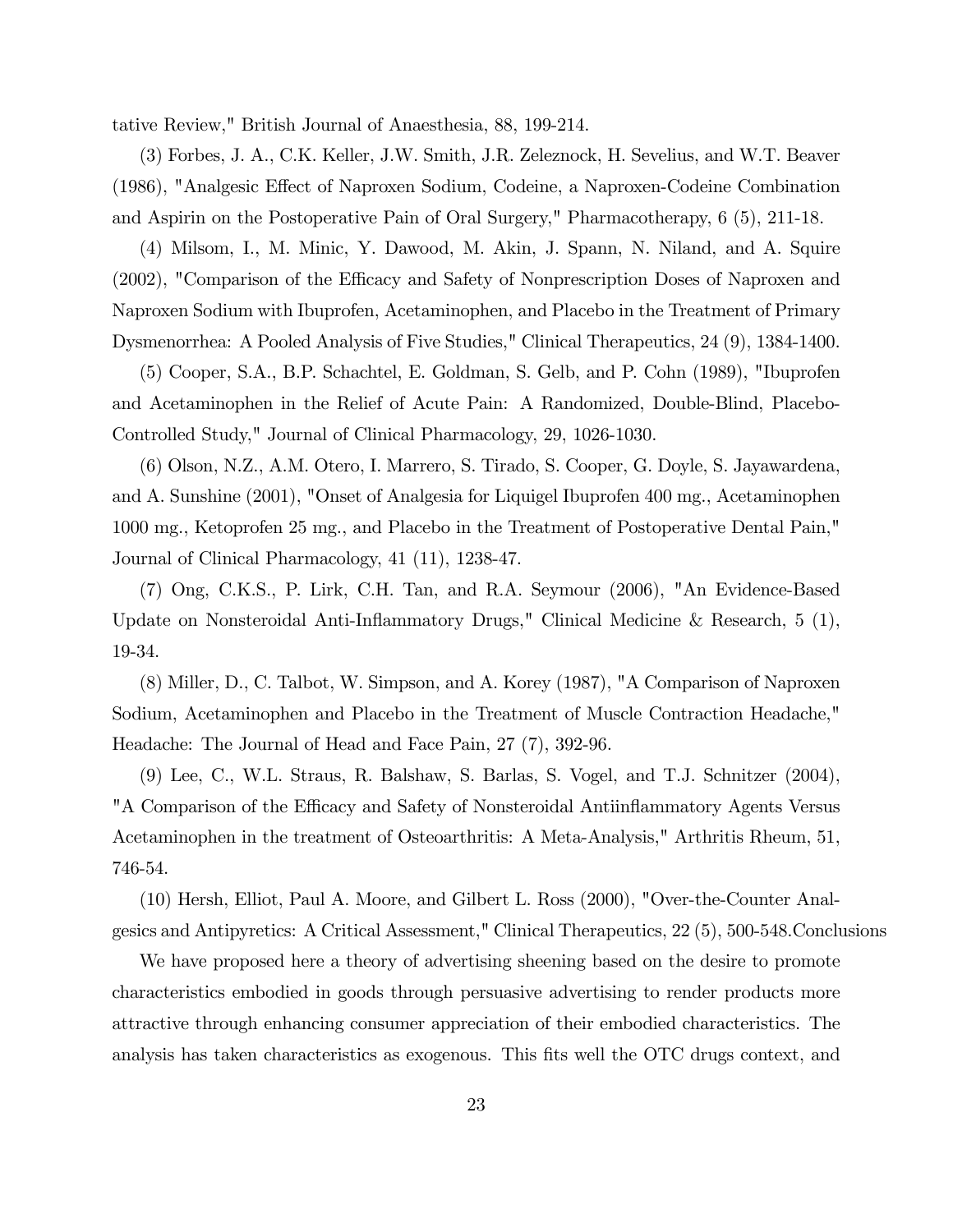indeed drugs more generally, where chemical molecules are given (and there may be little scope from mixing molecules because of possible contra-indications). However, in other contexts the product characteristics themselves are likely endogenous. The analysis does suggest how characteristics choice might play out in equilibrium. In particular, when brands share common characteristics, they invoke a free-rider problem in their advertising of such characteristics. Choosing instead to differentiate enables brands to internalize better the sheening effects of advertising. We would thus expect the sheening motive to be a force towards product differentiation. This is borne out to some extent in the OTC drugs case in the sense that almost all main brands are based on different molecules.

## 7 Odd ends

here just holding unused parts for now

### 7.1 1

The "public goods contribution game" result above gives us a "corner" solution for all but one brand for each characteristic. The "MSI" paper tells us that we donít have support in the OTC data for the "full" hypothesis, but we do have a variant: each brand has a different ranking of characteristics advertised in terms of the dollars spent. Possible variants on the model that might lead this include

1) ad cost-side: the marginal cost of advertising a second characteristic may be lower  $-\frac{1}{2}$ saying fast and strong may be cheaper than saying "fast" and "strong" separately. Federico has a paper on economies of scope (theory!)

2) Advertising "strong" may also sheen related words, like "fast" – so that other  $\beta$ 's may be improved too. Or a word like "powerful" could sheen related words. Any mileage in a "word-use" variant on Gentzkow-Shapiro? (vague idea)

I don't think analysis is necessary here; we could just mention it. Or, a simple toy model version to illustrate (yet to be determined what  $-$  maybe something will come from what's below).

The "flaunt" idea: what you say depends on what you've got. Is it possible that you DON'T flaunt your dominant characteristic? Possible, to see.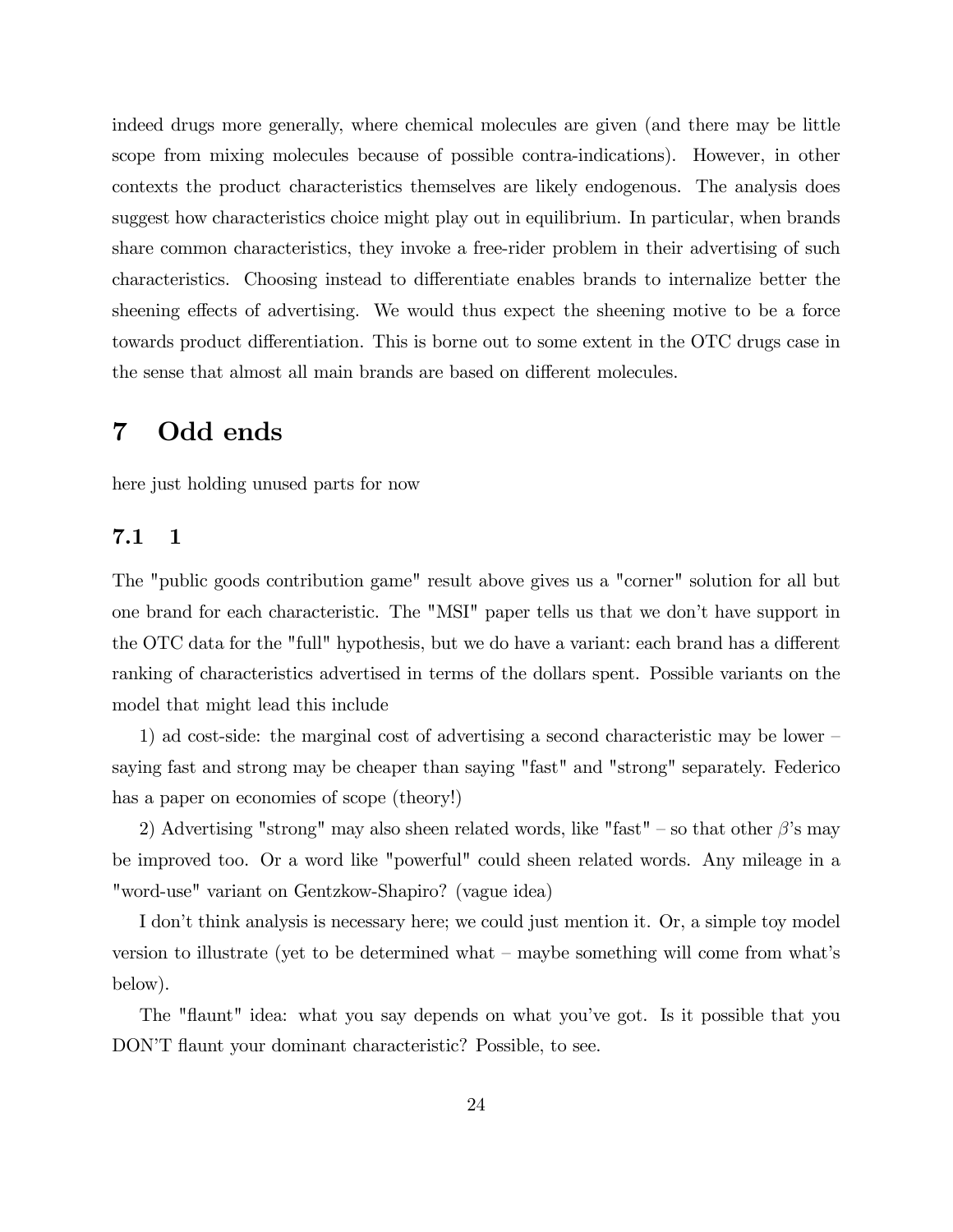Idea that some characteristics are exaggerated more than others, some differences overplayed. Again, a bit vague for now.

Thinking of the structure of how much is spent on what characteristics, it seems that we have a structure reminiscent of Push-Pull, but with differences. Namely, if Advil advertises Strong, it has effects on ALL products' objective utilities (as opposed to just the target in PP). So the focs have some similar structure, but not clear yet that we can make similar substitutions  $-\text{but we might know where to look (DIVRATS, e.g.).}$  We might also introduce brand-enhancing ads into the model (like PP) to enable the pricing condition foc substitution.

### 7.2 Test-abilities

Notice first that we have the key variable  $W_i^k$  from knowing demands, and characteristics. (Suggesting we check if Medical Journals have new studies on molecules, better info on more charas would be great.) Jura to say something about looking for simpler fundamental charas – we have charas info for only 4 charas; do we associate charas in ads with one, and ignore other charas, can we collapse charas via multi-dimensional scaling, or such, can we engage hedonic regressions better ...

So, for structural empirics, the pattern of  $W_i^k D_i$  predicts who does what (whoever i is biggest on  $k$ ). How much it advertises is given by

$$
W_i^k D_i \Phi'\left(A^k\right) = \alpha \gamma^k.
$$

So we could set  $\Phi(A) = \ln (k + A)$  to estimate

$$
A_i^k = const. + const. W_i^k D_i.
$$

Well, the model so far has one brand per chara; so we'll need to engage a version with multiple brands per chara! If this doesn't destroy the clean simplicity of the current theory results. Next challenge, what to do about this!

### References

[1] Abernethy A.M., D. D. Butler. 1992. Advertising information: services versus products. Journal of Retailing 68(4) 398-419.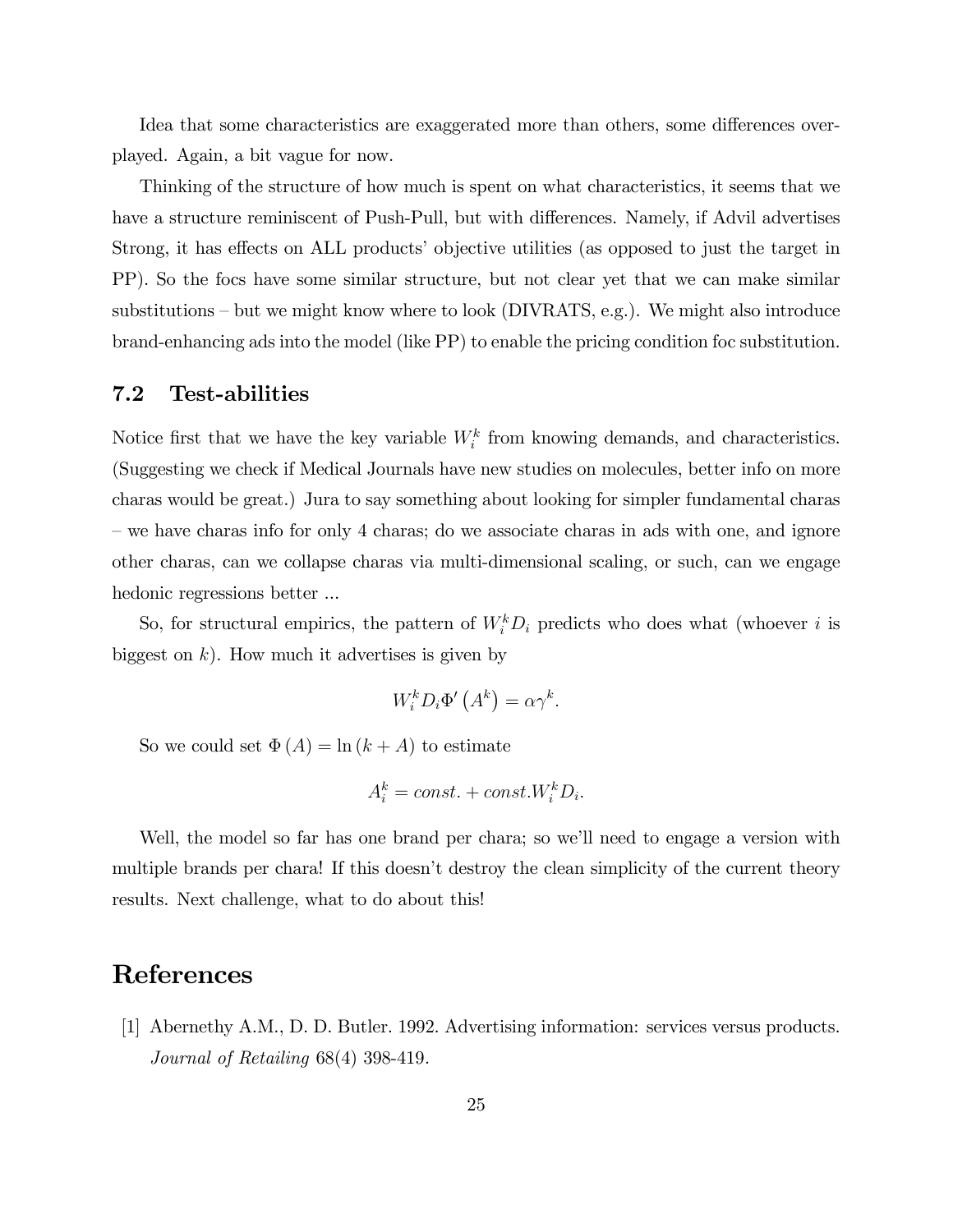- [2] Abernethy, A.M., G. R. Franke. 1996. The information content of advertising: a metaanalysis. Journal of Advertising 25(2) 1-17.
- [3] Abernethy A.M., G. R. Franke. 1998. FTC regulatory activity and the information content of advertising. Journal of Public Policy and Marketing 17(2) 239-256.
- [4] Amaldoss, W., C. He. 2009. Direct-to-Consumer Advertising of Prescription Drugs: A Strategic Analysis. Marketing Science 28(3) 472-487.
- [5] Anand, B., R. Shachar. 2011. Advertising, the Matchmaker. RAND Journal of Economics 42(2) 205-245.
- [6] Anderson, S. P., R. Renault. 2006. Advertising Content. American Economic Review 96(1) 93-113.
- [7] Anderson, S. P., R. Renault. 2012. The Advertising Mix for a Search Good. Management Science forthcoming.
- [8] Bagwell, K. 2007. The Economic Analysis of Advertising. Handbook of Industrial Organization, Volume 3. Eds. M. Armstrong and R. Porter, Elsevier, North Holland.
- [9] Bar-Isaac, H., G. Caruana, V. Cuñat. 2010. Information Gathering and Marketing. Journal of Economics and Management Strategy 19(2) 375-401.
- [10] Board, O. 2009. Competition and Disclosure. Journal of Industrial Economics 57(1) 197-213.
- [11] Butters, G. R. 1977. Equilibrium Distributions of Sales and Advertising Prices. Review of Economic Studies 44(3) 465-491.
- [12] Christou, C., N. Vettas. 2008. On Informative Advertising and Product Differentiation. International Journal of Industrial Organization 26(1) 611-629.
- [13] Diamond, P. A. 1971. A Model of Price Adjustment. Journal of Economic Theory 3(2) 156-168.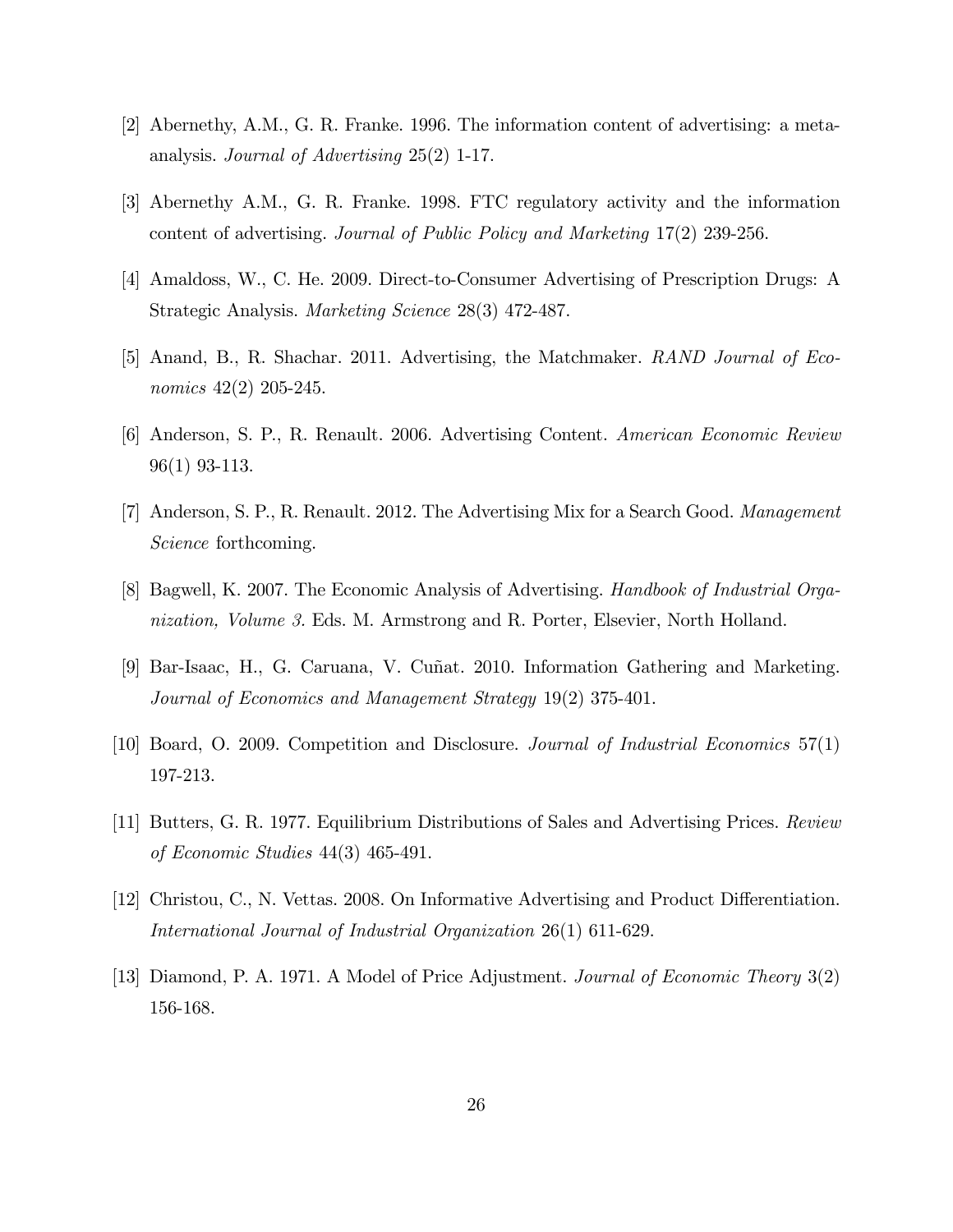- [14] Dranove, D., G. Z. Jin. 2010. Quality Disclosure and Certification: Theory and Practice. Journal of Economic Literature  $48(4)$  935–63.
- [15] Erdem, T., M. Keane, B. Sun. 2008. A Dynamic Model of Brand Choice When Price and Advertising Signal Product Quality. Marketing Science 27(6) 1111-1125.
- [16] Farrell, J. 1986. Voluntary disclosure: robustness of the unraveling result and comments on its importance. In R. Grieson, ed.: Proceedings of the U. C. Santa Cruz Conference on regulation and antitrust. Lexington, MA., Heath-Lexington.
- [17] Grossman, S. 1981. The informational role of warranties and private disclosure about product quality. Journal of Law and Economics 24(3) 461-483.
- [18] Grossman, G., C. Shapiro. 1984. Informative Advertising and Differentiated Products. Review of Economic Studies 51(1) 63-81.
- [19] Guo, L., Y. Zhao. 2009. Voluntary Quality Disclosure and Market Interaction. Marketing Science 28(3) 488-501.
- [20] Iyer, G., D. Soberman, J. M. Villas-Boas. 2005. The Targeting of Advertising. Marketing Science 24(3) 461-476.
- [21] Kalra, A., S. Li. 2008. Signaling Quality Through Specialization. Marketing Science 27(2) 168-184.
- [22] Kamenica, E., M. Gentzkow. 2011. Bayesian Persuasion. American Economic Review 101(6) 2590-2615.
- [23] Kihlstrom, R., M. Riordan. 1984. Advertising as a signal. Journal of Political Economy 92(3) 427-450.
- [24] Koessler, F., R. Renault. 2011. When does a firm disclose product information? Mimeo, Universite de Cergy Pontoise, France.
- [25] Konishi, H., M. T. Sandfort. 2002. Expanding Demand through Price Advertisement. International Journal of Industrial Organization 20(7) 965-994.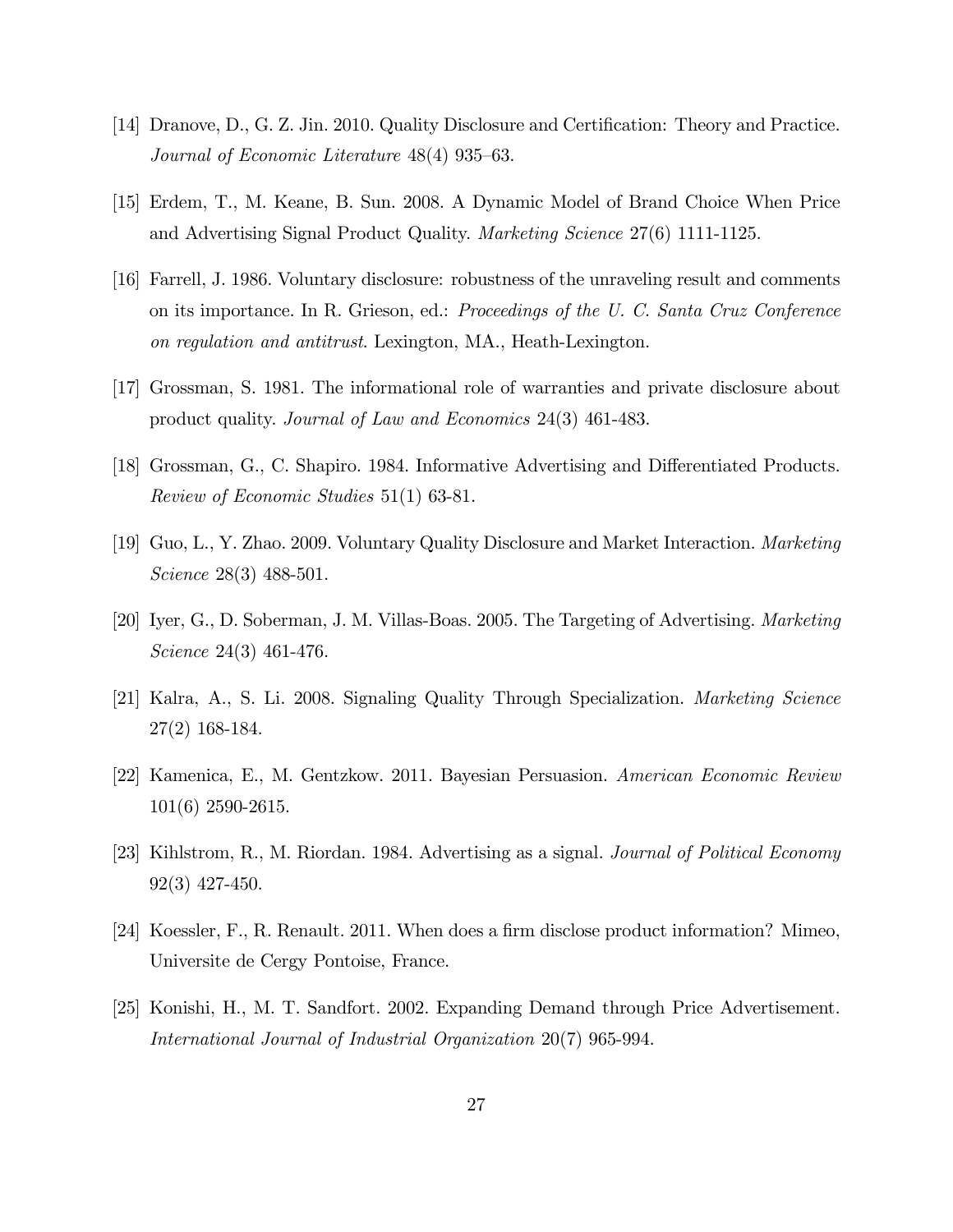- [26] Kuksov, D., J. M. Villas-Boas. 2010. When More Alternatives Lead to Less Choice. Marketing Science 29(3) 507-524.
- [27] Madden, C. S., M. Caballero, S. Matsukubo. 1986. Analysis of information content in US and Japanese magazine advertising. Journal of Advertising 15(3) 38-45.
- [28] Matthews, S., A. Postlewaite. 1985. Quality testing and disclosure. RAND Journal of Economics 16(3) 328-340.
- [29] Mayzlin, Dina, Jiwoong Shin. 2011. Uninformative Advertising as an Invitation to Search. Marketing Science 30(4) 666-685.
- [30] Mehta, Nitin, Xinlei (Jack) Chen, Om Narasimhan. 2008. Informing, Transforming, and Persuading: Disentangling the Multiple Effects of Advertising on Brand Choice Decisions. *Marketing Science* 27(3) 334-355.
- [31] Mehta, N., S. Rajiv, K. Srinivasan. 2003 Price Uncertainty and Consumer Search: A Structural Model of Consideration Set Formation. Marketing Science 22(1) 58-84.
- [32] Meurer, M., D. O. Stahl. 1994. Informative Advertising and Product Match. International Journal of Industrial Organization 12(1) 1-19.
- [33] Milgrom, P. 1981. Good news, bad news: representation theorems and applications. Bell Journal of Economics 12(2) 380-391.
- [34] Milgrom, P. 2008. What the Seller Wonít Tell You: Persuasion and Disclosure in Markets. Journal of Economic Perspectives 22(2) 115-131.
- [35] Milgrom, P., J. Roberts. 1986a. Relying on the information of interested parties. RAND Journal of Economics 17(1) 18-32.
- [36] Milgrom, P., J. Roberts. 1986b. Prices and Advertising Signals of Product Quality. Journal of Political Economy 94(4) 796-821.
- [37] Nelson, P. 1970. Information and Consumer Behavior. Journal of Political Economy 78(2) 311-329.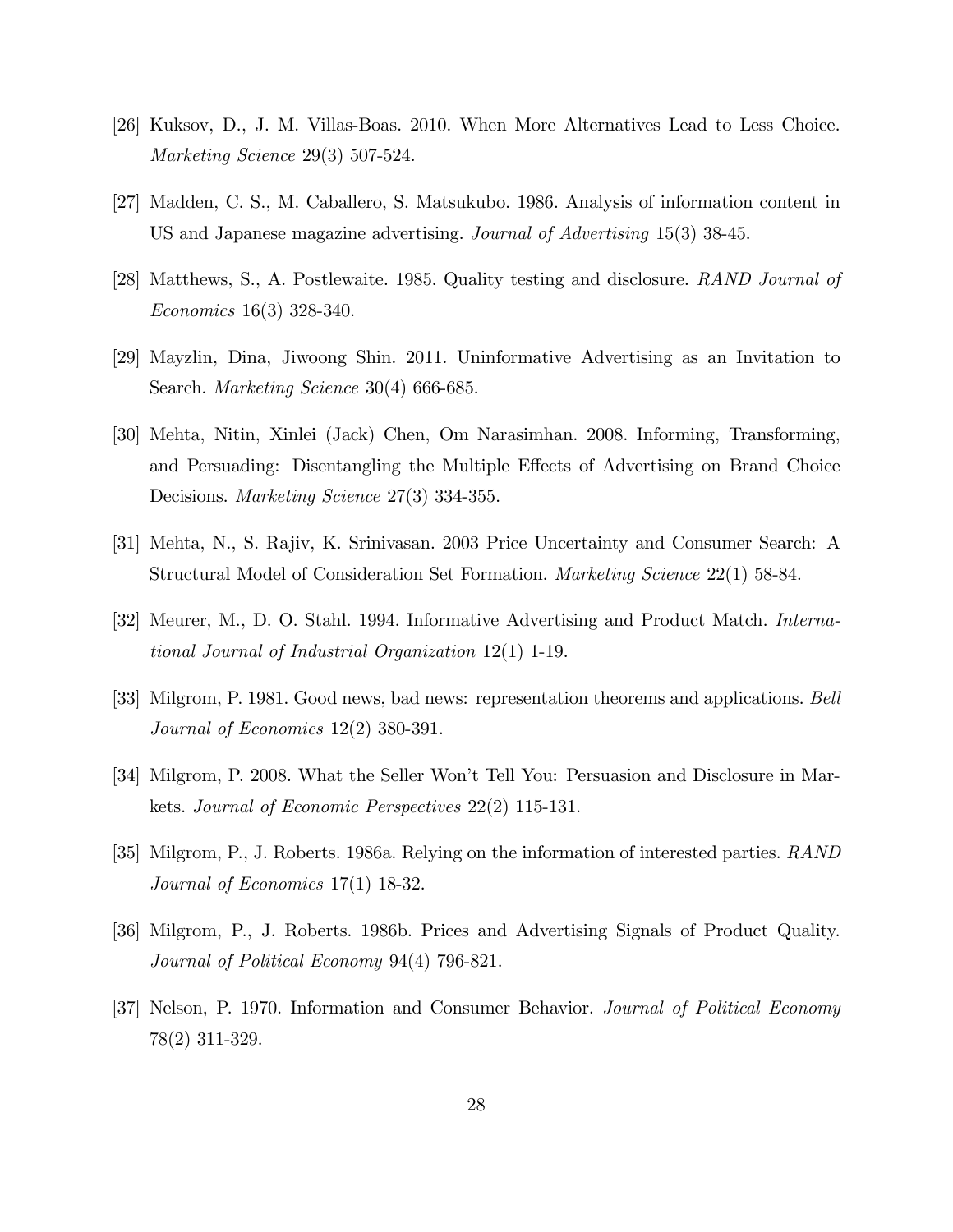- [38] Nelson, P. 1974. Advertising as information. Journal of Political Economy 82(4) 729- 754.
- [39] Resnik, A., B. L. Stern. 1977. An analysis of information content in television advertising. Journal of Marketing  $41(1)$  50-53.
- [40] Rob, R. 1985. Equilibrium price distribution. Review of Economic Studies 52(3) 487-504.
- [41] Saak, A. E. 2006. The Optimal Private Information in Single Unit Monopoly. Economics Letters 91(2) 276-282.
- [42] Salop, S. C. 1979. Monopolistic competition with outside goods. Bell Journal of Economics 10(1) 141-156.
- [43] Shapiro, C. 1980. Advertising and Welfare: Comment. Bell Journal of Economics 11(2) 749-752.
- [44] Stahl, Dale O.,II (1989): Oligopolistic Pricing and Sequential Consumer Search. American Economic Review 79, 700-712.
- [45] Stahl, Dale O., II (1996): Oligopolistic Pricing with Heterogeneous Consumer Search. International Journal of Industrial Organization 14, 243-268.
- [46] Stern, B. L., A. Resnik. 1991. Magazine Advertising: An analysis of its information content. Journal of Advertising Research 21 39-44.
- [47] Sun, M. 2010. Disclosing Multiple Product Attributes. Journal of Economics and Management Strategy 20(1) 195-224.
- [48] Weyl, E. G., M. Fabinger. 2009. Pass-Through as an Economic Tool, mimeo, Harvard University.
- [49] Yee, M., E. Dahan, J. R. Hauser, J. Orlin. 2007. Greedoid-Based Noncompensatory Inference. Marketing Science26(4) 532-549.
- [50] Zhang, J., L. Krishnamurthi. 2004. Customizing Promotions in Online Stores. Marketing Science 23(4) 561-578.